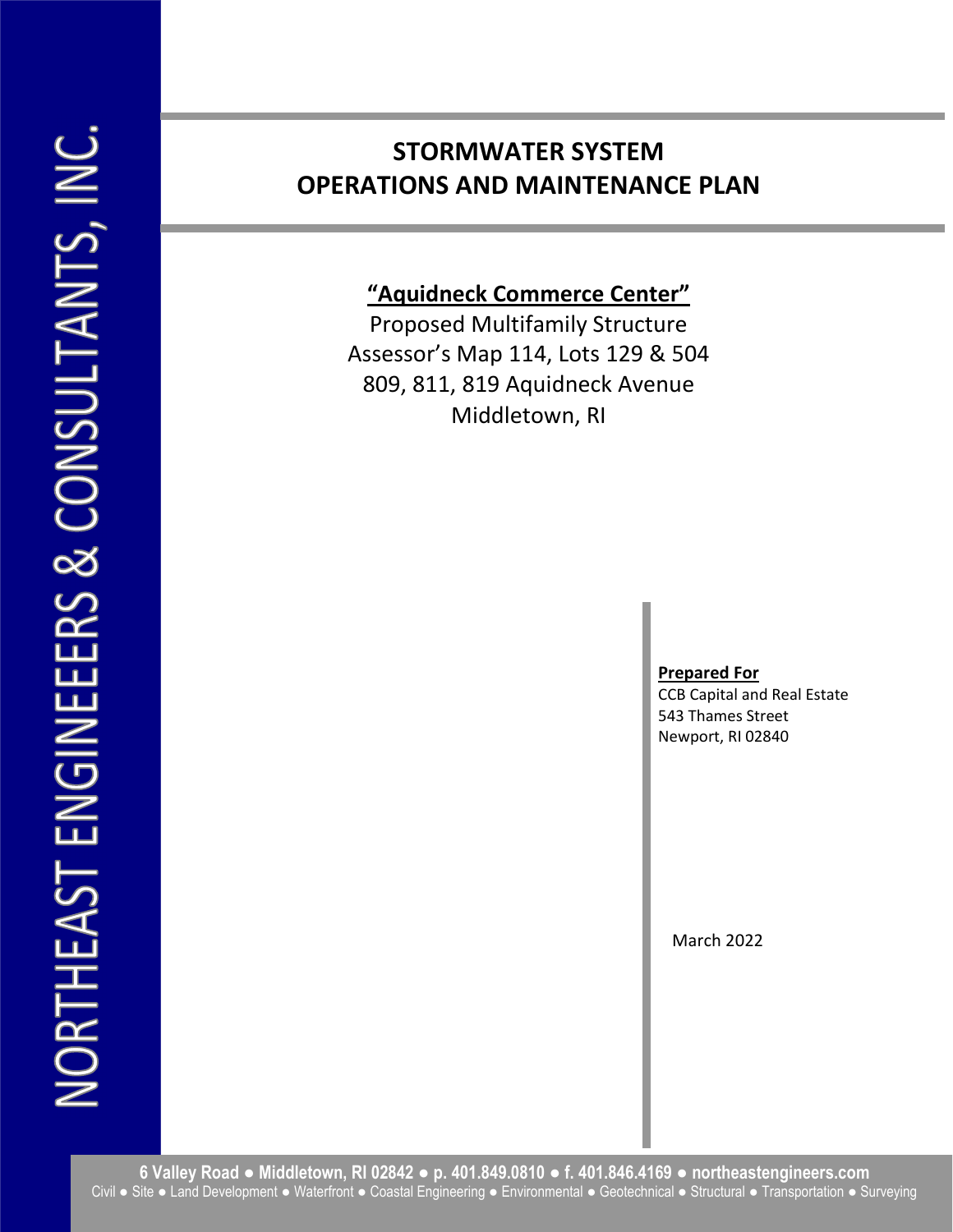

# **TABLE OF CONTENTS**

| 1.0 |       |                                                                    |  |  |  |
|-----|-------|--------------------------------------------------------------------|--|--|--|
|     | 1.1   |                                                                    |  |  |  |
| 2.0 |       |                                                                    |  |  |  |
|     | 2.1   |                                                                    |  |  |  |
|     | 2.2   |                                                                    |  |  |  |
| 3.0 |       |                                                                    |  |  |  |
|     | 3.1   |                                                                    |  |  |  |
|     | 3.2   |                                                                    |  |  |  |
|     | 3.2.1 |                                                                    |  |  |  |
|     |       | 3.2.2                                                              |  |  |  |
|     | 3.2.3 |                                                                    |  |  |  |
|     |       | 3.2.4                                                              |  |  |  |
|     | 3.2.5 |                                                                    |  |  |  |
|     |       | 3.2.6                                                              |  |  |  |
| 4.0 |       | LAWN, GARDEN, AND LANDSCAPE MANAGEMENT (PREVENTATIVE MAINTENANCE)7 |  |  |  |
| 4.1 |       |                                                                    |  |  |  |
|     |       |                                                                    |  |  |  |
|     | 4.2   |                                                                    |  |  |  |
|     | 4.3   |                                                                    |  |  |  |
|     | 4.4   |                                                                    |  |  |  |
|     | 4.5   |                                                                    |  |  |  |
| 4.6 |       |                                                                    |  |  |  |
| 5.0 |       |                                                                    |  |  |  |
|     | 5.1   |                                                                    |  |  |  |
|     |       | 5.1.1                                                              |  |  |  |
|     | 5.2   |                                                                    |  |  |  |
|     | 5.2.1 |                                                                    |  |  |  |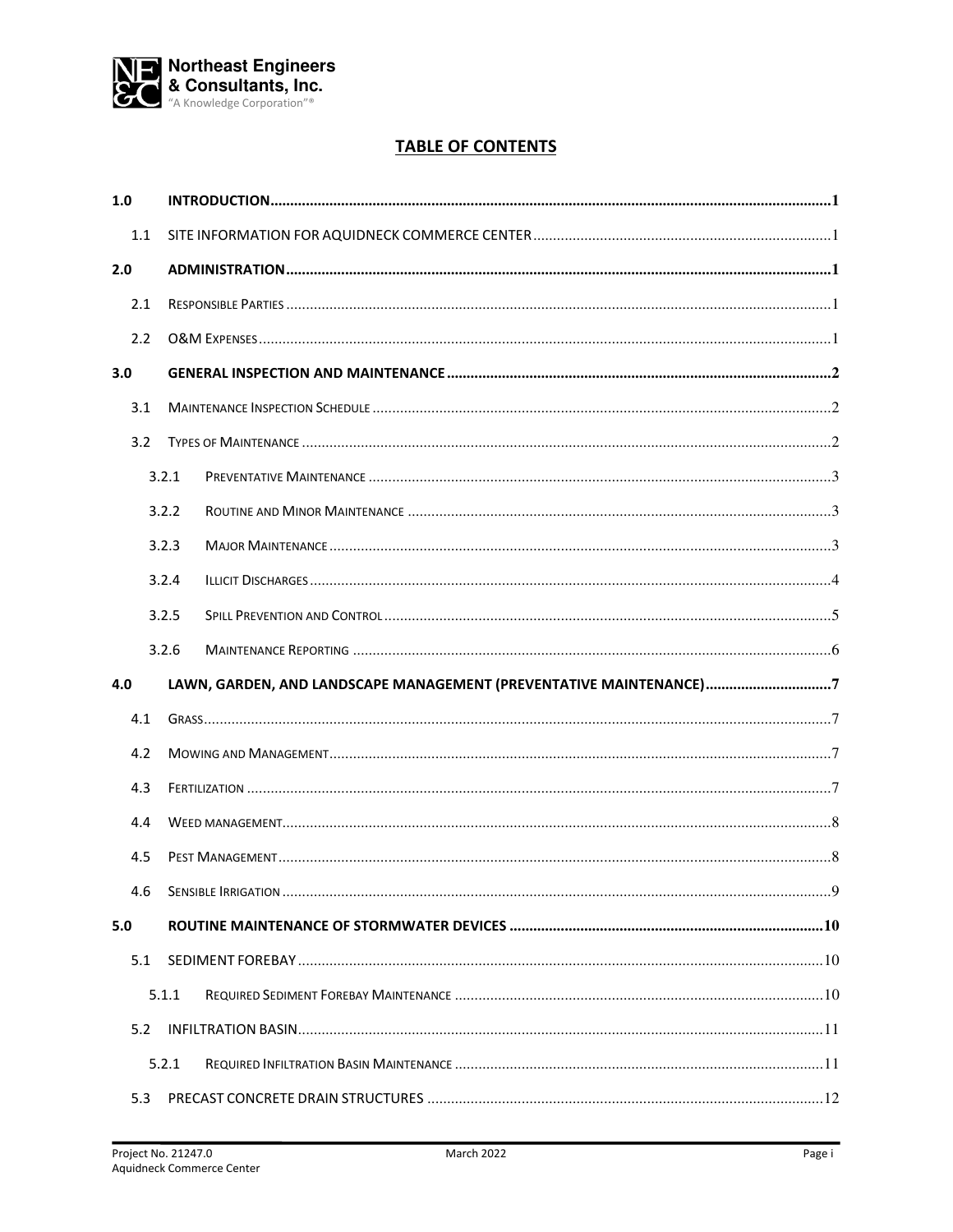

| 531 |  |
|-----|--|
| 532 |  |
|     |  |
| 541 |  |

- APPENDIX A OPERATION AND MAINTENANCE CHECKLISTS
- APPENDIX B STORMWATER DEVICE MAP AND DRAWINGS
- APPENDIX C STORMWATER MAINTENANCE AGREEMENT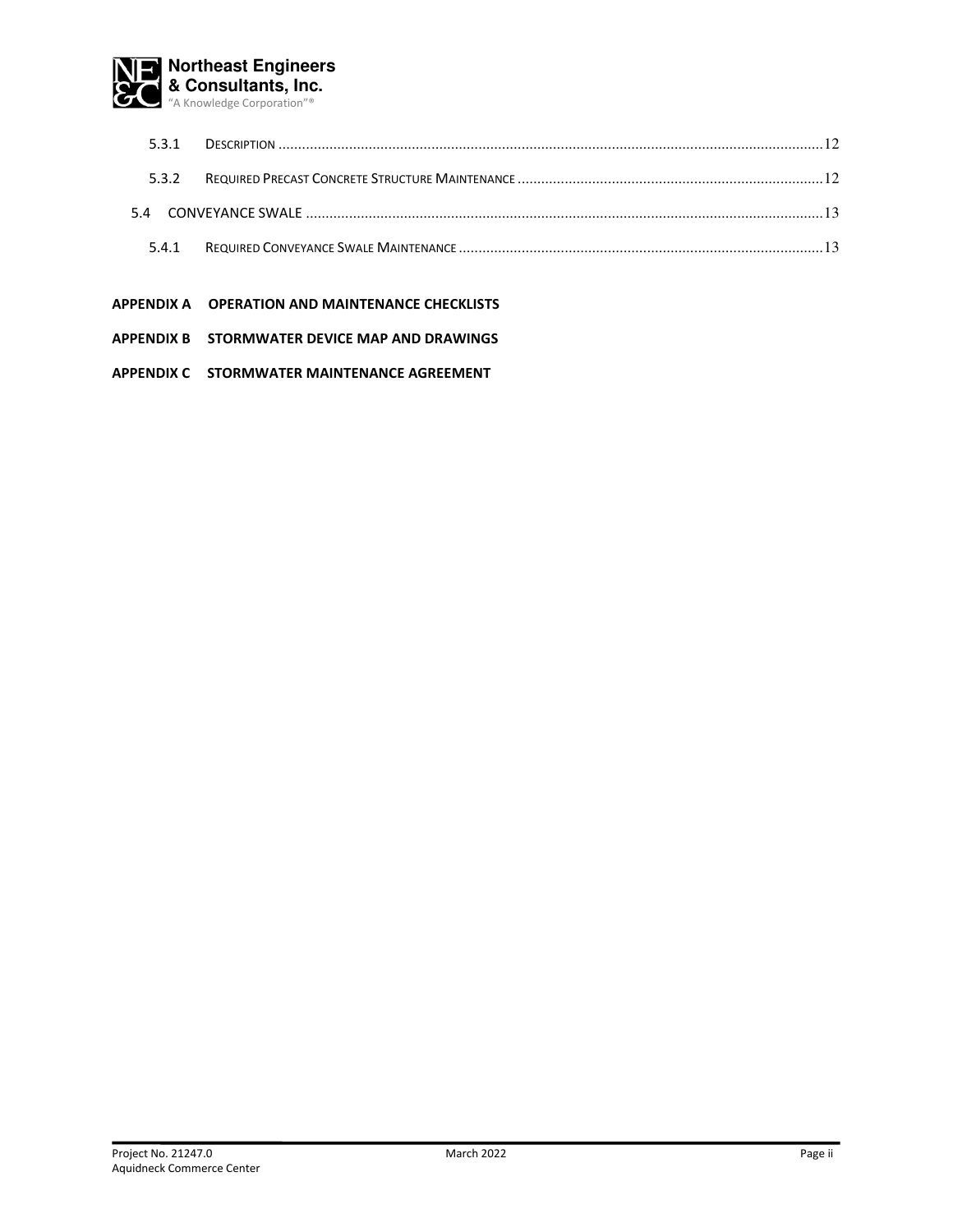

### 1.0 INTRODUCTION

#### 1.1 SITE INFORMATION FOR AQUIDNECK COMMERCE CENTER

| Facility Type:            | Mixed Used Development                     |
|---------------------------|--------------------------------------------|
| City / Town:              | Middletown, Rhode Island                   |
| <b>Adjacent Roadways:</b> | Aquidneck Avenue (RI State Roadway)        |
| Lot(s) identification:    | A.P. 114 Lots 129 & 504                    |
| Zoning District:          | LBA (Limited Business - Traffic Sensitive) |
| Site Area:                | 1.95 Acres                                 |
| FEMA Zone and Map:        | Zone "X (Panel 44005C0093J)                |

#### 2.0 ADMINISTRATION

#### 2.1 RESPONSIBLE PARTIES

The Owner and party responsible for the operation and maintenance of the Stormwater Management System is:

CCB Capital and Real Estate 543 Thames Street Newport, RI 02840

The Owner intends that this Plan shall run with the land and be binding upon the Owner and the Owner's successors and assigns. A copy of this Plan shall be provided to any future property owners. This Section shall be amended as necessary.

Easements across the stormwater system to the Town of Middletown may be provided upon request. The Owner is solely responsible for all other operation and maintenance. Refer to the stormwater maintenance agreement in Appendix C for additional information.

#### 2.2 O&M EXPENSES

It is anticipated that the Operation and Maintenance budget will be incorporated into the operating budget of the property. The stormwater facilities will require continual maintenance to operate at peak efficiency. It is anticipated that small equipment and hand labor will typically be required to operate and maintain the system. A vacuum truck may be required for more intensive maintenance. Operation and Maintenance activities and equipment will be funded by the Owner.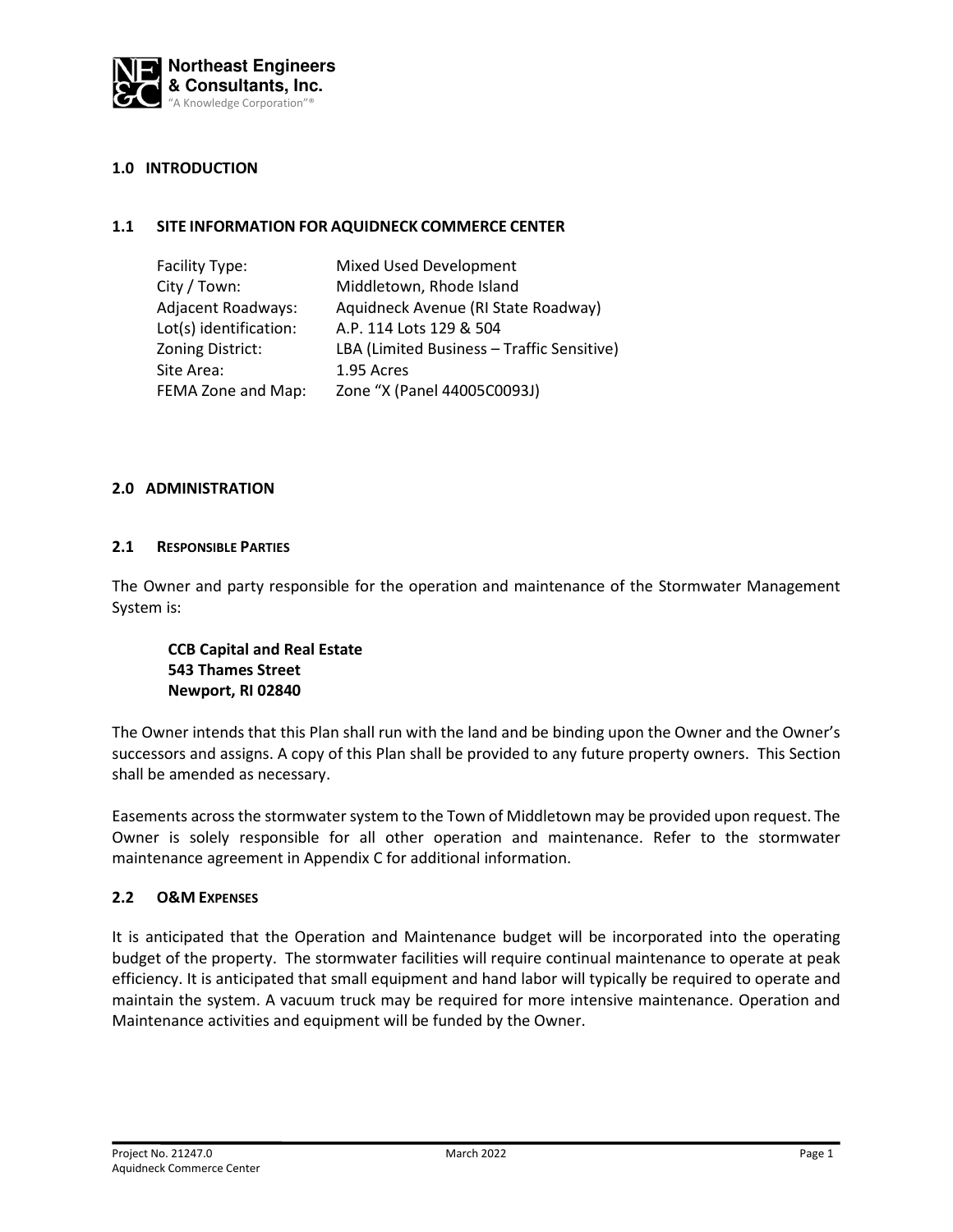

### 3.0 GENERAL INSPECTION AND MAINTENANCE

This section contains a general overview of O&M guidelines and documentation procedures. Specific guidance is described in Section 5.0. Appendix A contains applicable Operation, Maintenance and Management Inspection Checklists. Appendix B contains a location map of stormwater features to be maintained and details of the devices which may be referenced during maintenance should any reconstructive measures be undertaken.

#### 3.1 MAINTENANCE INSPECTION SCHEDULE

All stormwater management facilities shall be periodically inspected by a qualified individual. Inspections shall be conducted by a registered professional engineer where the structural or hydraulic integrity of the system is in question or as noted on the inspection checklists. Inspections shall follow the specific guidelines found in the checklists included in Appendix A. Regular inspections of the stormwater system shall be completed at the following intervals:

- 1. Biannual basis (twice per year)
- 2. After storm events greater to or equal to a 1-year, 24-hour Type III storm (2.8 inches of precipitation with 24-hours). The following website may be consulted to determine total rainfall for recent storm events in order to determine if an inspection is warranted:

#### https://www.wunderground.com/weather/us/ri/middletown/02842

Conditions may warrant additional inspections throughout the year in order to determine the cause of failure conditions exhibited by the stormwater system. It is the responsibility of the Owner and his qualified inspectors to determine if additional inspections are necessary. Timing of such inspections may be:

- 1. Pre-storm
- 2. During a storm event

### 3.2 TYPES OF MAINTENANCE

Maintenance activities are described in three basic categories based upon the magnitude and type of the maintenance activities performed. A description of each category follows.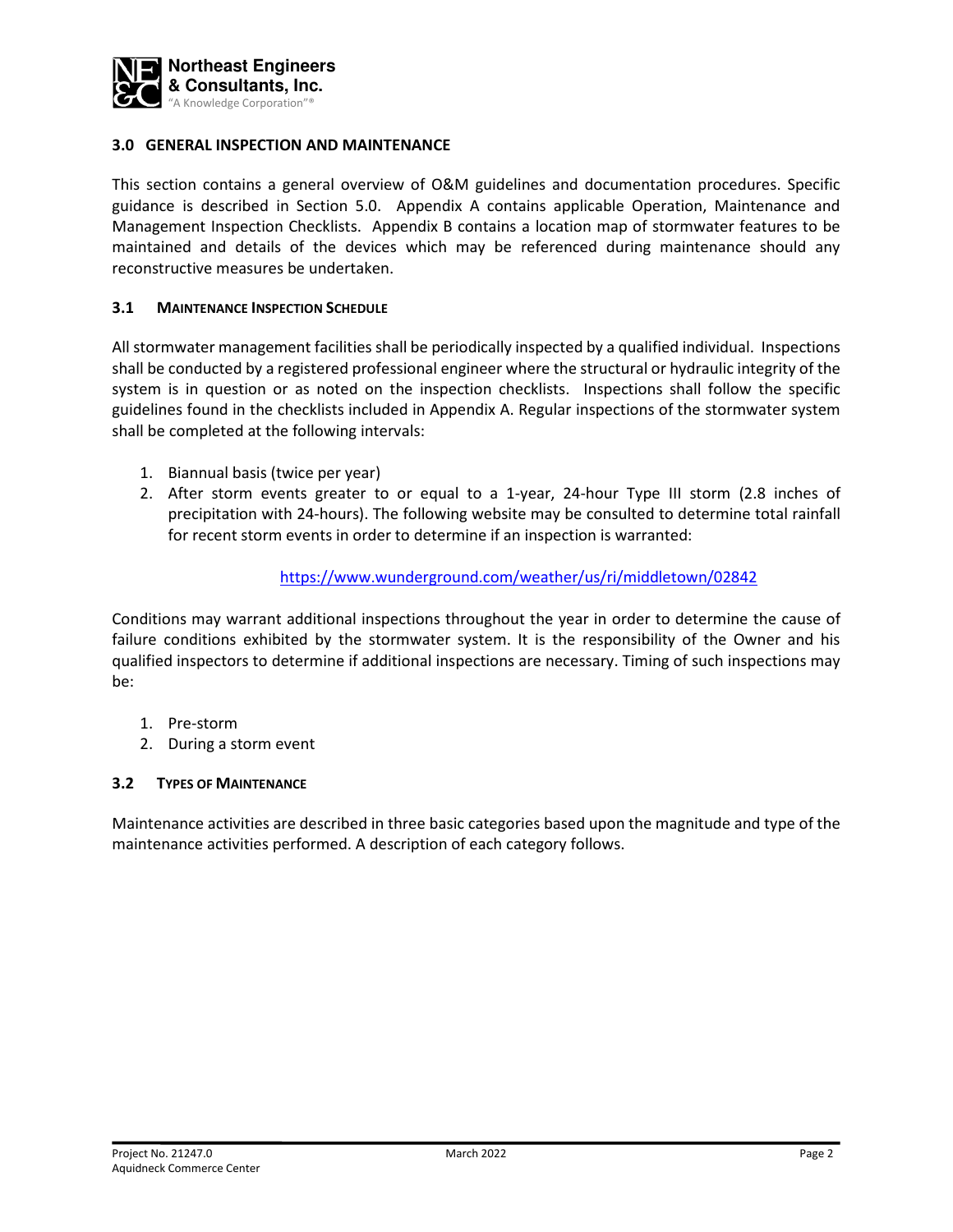

### 3.2.1 PREVENTATIVE MAINTENANCE

The most effective way to maintain the stormwater system is to prevent the pollutants from entering them in the first place. Common pollutants include sediment, trash and debris, chemicals, runoff from stored materials, and illicit discharges. The Owner shall implement the following measures to address these potential contaminants. These activities do not correspond to any maintenance checklists provided in the following sections and should be considered "Good Housekeeping" measures intended to reduce the potential for costly maintenance in the future.

- Educate tenants of how their actions impact water quality, and how they can help reduce maintenance costs;
- Keep the property free of trash and debris;
- Ensure the proper disposal of hazardous wastes and chemicals;
- Plan landscaping care to minimize the use of fertilizers, herbicides, and pesticides. It is recommended that these materials not be kept on site when not in use;
- Sweep paved surfaces and dispose of sweepings properly. Regular sweeping can prevent or delay more costly maintenance that requires the use of more specialized equipment, such as a vacuum truck. In general, street sweeping shall be provided by the town as part of regular maintenance; however, the Owner should be aware that lax sweeping will affect stormwater components that they ultimately responsible for;
- Be aware of automobiles leaking fluids. Use absorbents to soak up drippings dispose of properly (refer to section 2.2.5 of this manual);
- Re-vegetate disturbed and bare areas to maintain vegetative stabilization under the direction of a qualified landscaper.

### 3.2.2 ROUTINE AND MINOR MAINTENANCE

Routine maintenance work to be undertaken by the Owner shall include activities normally performed throughout the year as described in the following sections. Such maintenance consists of isolated or smallscale maintenance and correcting minor operational problems. Most of this work can be completed by a small crew with hand tools, and small equipment. These maintenance activities are included in the inspection and maintenance checklists and are required according to the intervals specified in Section 3.1 above.

#### 3.2.3 MAJOR MAINTENANCE

This work consists of more complex maintenance/operational problems and system failures. Some of this work may require consultation with a licensed engineer and/or the Town of Middletown. This work may also require more specialized maintenance equipment, design/details, surveying, or assistance through qualified contractors and consultants. These maintenance activities may be required as a result of the required inspections and will not need to be performed at regular intervals.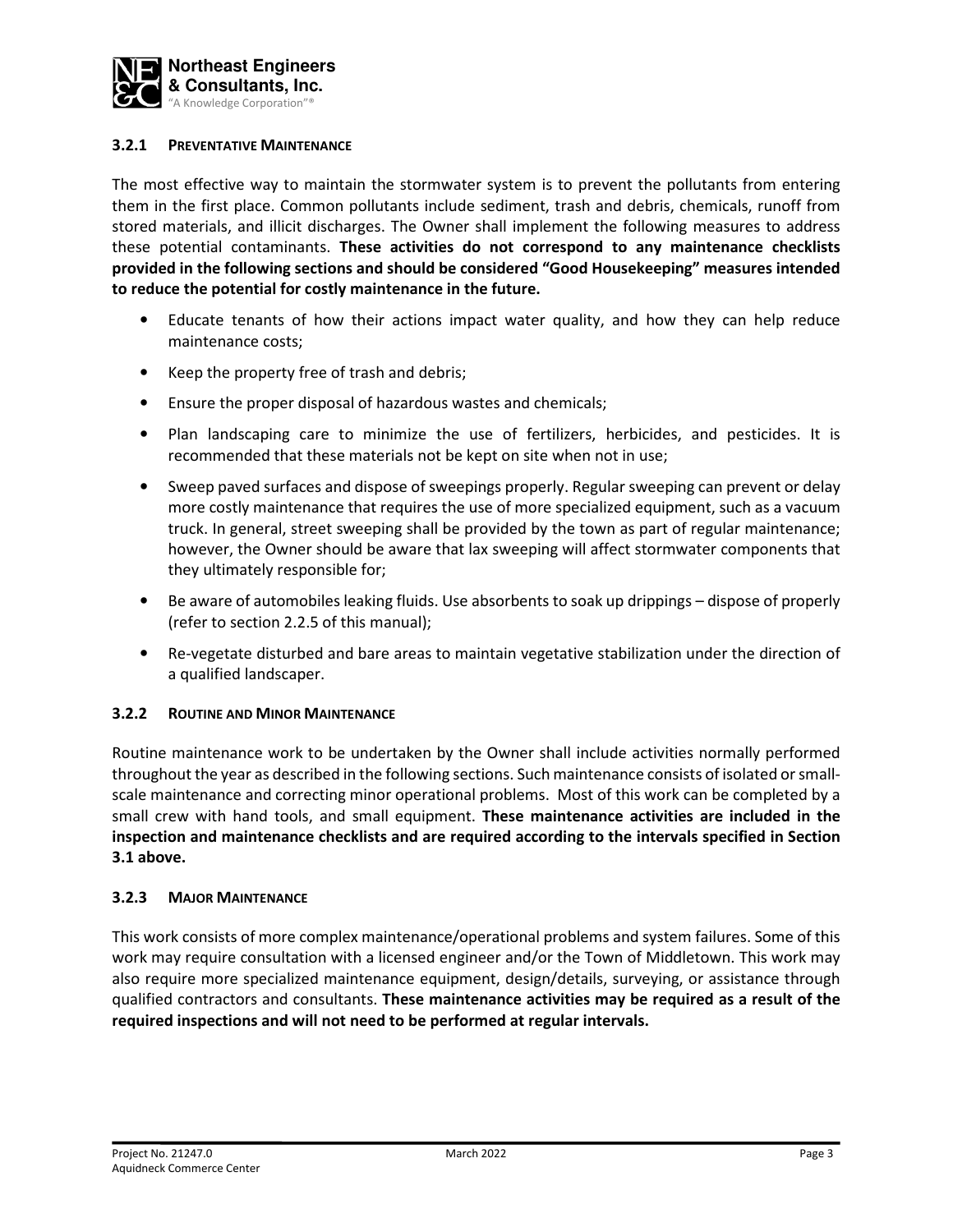

### 3.2.4 ILLICIT DISCHARGES

The following discharges are prohibited at the site, either into the stormwater system or otherwise:

- Contaminated groundwater, unless specifically authorized by the RIDEM and the Town.
- Wastewater from washout of concrete, unless the discharge is contained and managed by appropriate control measures (applicable during any construction activities).
- Wastewater from washout and cleanout of stucco, paint, form release oils, curing compounds, and other construction materials (applicable during any construction activities).
- Fuels, oils, or other pollutants used in vehicle and equipment operation and maintenance. Proper storage and spill prevention practices must be utilized at all times.
- Soaps or solvents used in vehicle and equipment washing.
- Toxic or hazardous substances from a spill or other release.

Should any illicit discharges be detected at any time, the Owner will notify the Middletown Department of Public Works immediately. In the case of extreme discharges, or at the direction of the Town, the Owner shall also notify RIDEM. Any and all cleanup activities shall be completed in coordination with these agencies. All recovered material following a spill of illicit materials shall be disposed of in accordance with the mandates of RIDEM.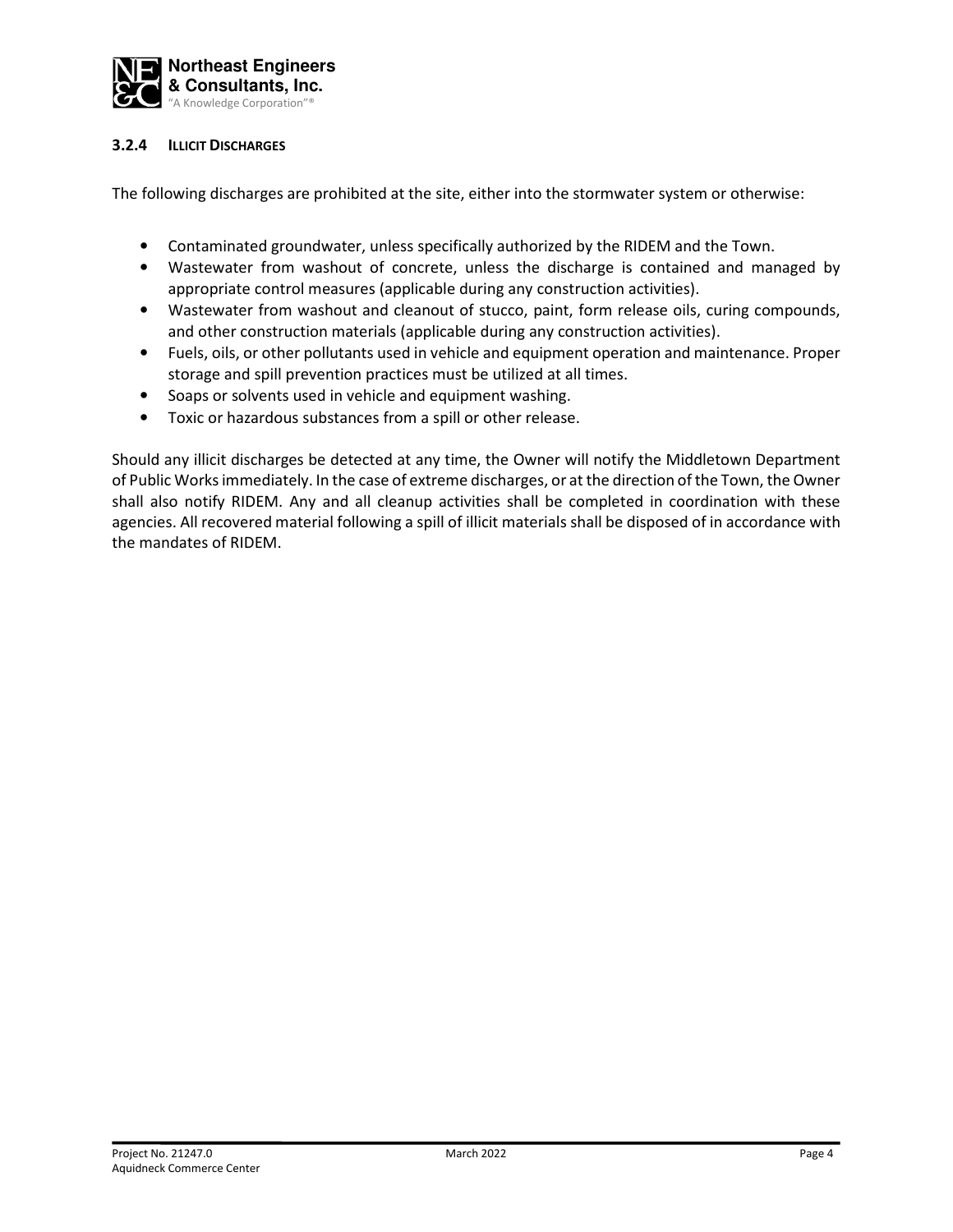

### 3.2.5 SPILL PREVENTION AND CONTROL

Any chemicals and/or hazardous waste material must be stored properly and legally in covered areas, with containment systems constructed in or around the storage areas. Areas must be designated for any such material delivery and storage. All areas where potential spills can occur and their accompanying drainage points must be identified in order for prevention to be possible. The owner and operator must establish spill prevention and control measures to reduce the chance of spills, stop the source of spills, contain and clean-up spills, and dispose of materials contaminated by spills. The site manager must establish and make highly visible location(s) for the storage of spill prevention and control equipment and provide training for personnel responsible for spill prevention and control on the construction site. The following table lists specific potential sources of spills, the associated risks, and the applicable preventative measures.

| <b>Potential Source of</b><br><b>Pollution</b>                                                                                                                  | <b>Risk</b>                                                                                 | <b>Preventative Measures</b>                                                                                                                                                                                                                                                                                          |
|-----------------------------------------------------------------------------------------------------------------------------------------------------------------|---------------------------------------------------------------------------------------------|-----------------------------------------------------------------------------------------------------------------------------------------------------------------------------------------------------------------------------------------------------------------------------------------------------------------------|
| Oil, gasoline, or hydraulic fluid<br>leaks from vehicles                                                                                                        | Oil or fluid leaks<br>entering the drainage<br>system or polluting<br>downstream properties | The potential for fuel or fluid leaks from vehicles<br>on site will be minimized by regular inspection of<br>the site for spills or evidence of contamination in<br>paved areas.                                                                                                                                      |
|                                                                                                                                                                 |                                                                                             | All vehicles on site will be monitored for leaks.                                                                                                                                                                                                                                                                     |
|                                                                                                                                                                 |                                                                                             | Any petroleum products used on site will be<br>stored in tightly sealed containers, all of which<br>will be clearly labeled.                                                                                                                                                                                          |
|                                                                                                                                                                 |                                                                                             | Following any spill absorbent material will be<br>placed over the area to collect excess fluid. The<br>absorbent material will be replaced and disposed<br>of properly when saturated.                                                                                                                                |
| Temporary site toilet facilities<br>(during construction)                                                                                                       | Leaks and or overflows<br>from temporary site<br>toilets.                                   | The General Contractor will ensure that<br>temporary site toilets are maintained in good<br>working order.                                                                                                                                                                                                            |
| Stored construction materials<br>Leakage of stored<br>materials entering the<br>drainage system and<br>hence downstream<br>receiving waters.<br>where required. |                                                                                             | The owner will ensure that all materials stored on<br>site are placed in suitable leak-proof containers.<br>Materials such as cement and asphalt will be<br>stored in covered, weatherproof facilities only.<br>Diesel, or other fuel stored on site will be stored<br>in approved containers, with containment areas |
|                                                                                                                                                                 |                                                                                             | All site materials storage facilities will be clearly<br>labeled and adequate measures will be taken to<br>ensure that spills can be isolated within the<br>storage area.                                                                                                                                             |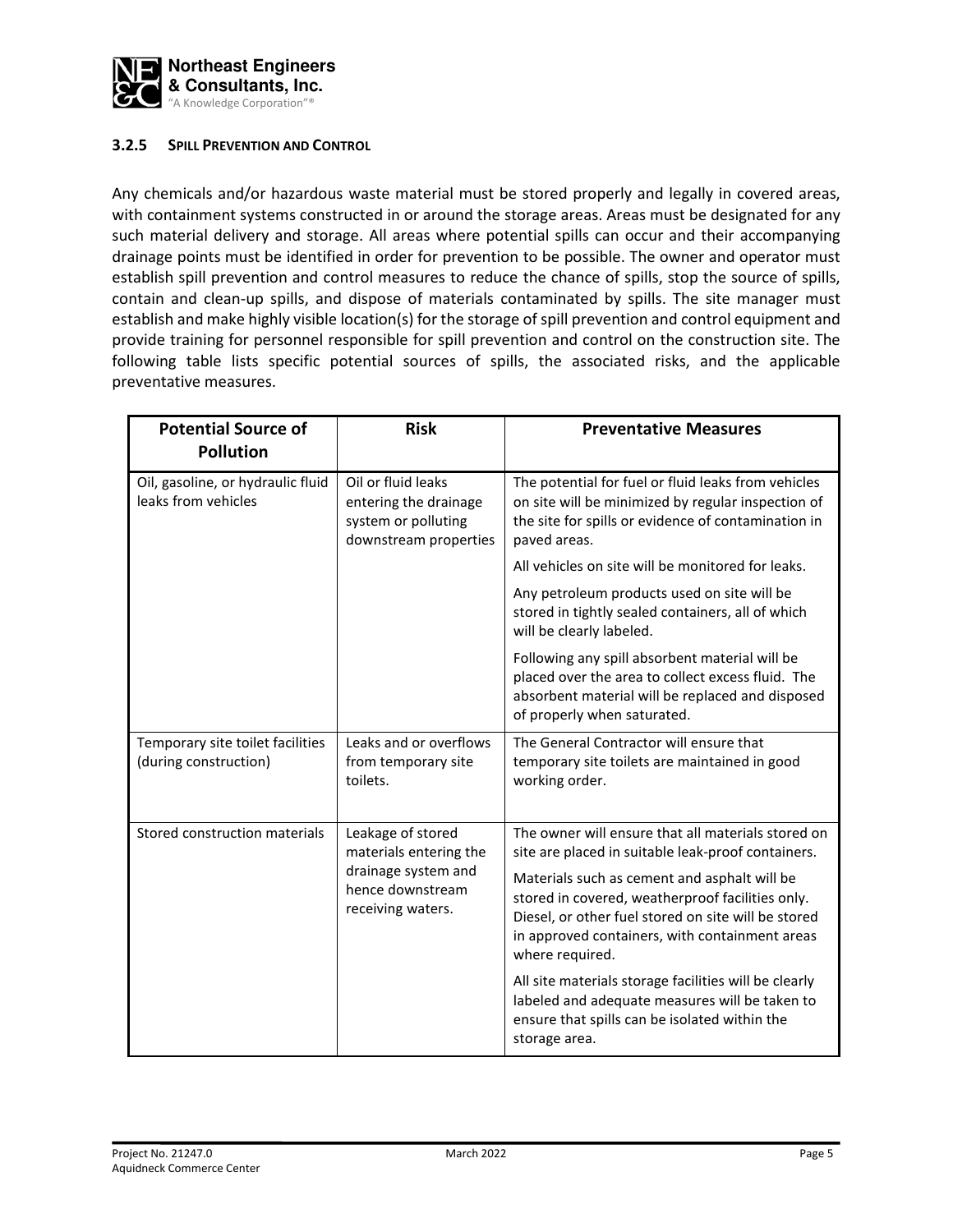

### 3.2.6 MAINTENANCE REPORTING

At the request of the Town, submittal of the required inspection forms and inspector qualifications may be provided on an annual basis. Requirements of annual reporting will be determined during the town permitting process.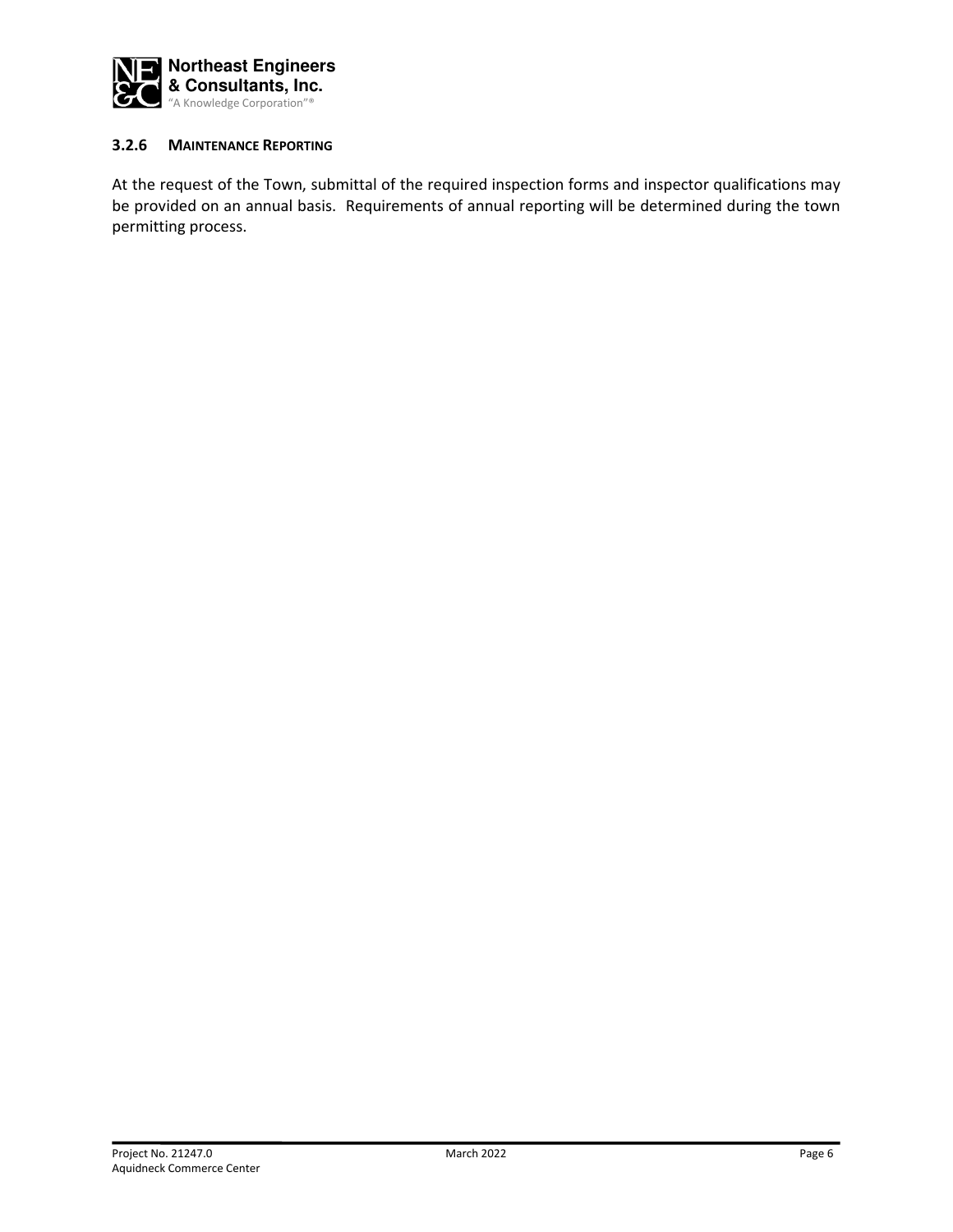

### 4.0 LAWN, GARDEN, AND LANDSCAPE MANAGEMENT (PREVENTATIVE MAINTENANCE)

Grasses require more water and attention than alternative groundcovers, flowers, shrubs, or trees. Alternatives to turf are especially recommended for problem areas such as lawn edges, frost pockets, shady spots, steep slopes, and soggy areas.

#### 4.1 GRASS

Grass seed is available in a wide range of cultivated varieties. The Owner should consult a landscape expert to choose the grass type that matches the site conditions, and is consistent with the Owners desired level of maintenance.

#### 4.2 MOWING AND MANAGEMENT

To prevent insects and weed problems, the Owner should mow high, mow frequently, and keep mower blades sharp. Lawns should not be cut shorter than 2 to 3 inches, because weeds can grow more easily in short grasses. Grass can be cut lower in the spring and fall to stimulate root growth, but not shorter than 1 ½ inches.

#### 4.3 FERTILIZATION

If fertilizing is desired, consider the following points:

- Most lawns require little or no fertilizer to remain healthy. Fertilize no more than twice a year once in May-June, and once in September-October;
- Fertilizers are rated on their labeling by three numbers (e.g., 10-10-10 or 12-4-8), which refer to their Nitrogen (N) – Phosphorus (P) – Potassium (K) concentrations. Fertilize at a rate of no more than ½ pound of nitrogen per 1000 square feet, which can be determined by dividing 50 by the percentage of nitrogen in the fertilizer;
- Apply fertilizer carefully to avoid spreading on impervious surfaces such as paved walkways, patios, driveways, etc., where the nutrient can be easily washed into storm drains or directly into surface waters;
- To encourage more complete uptake, use slow-release fertilizers that is those that contain 50 percent or more water-insoluble nitrogen (WIN);
- Grass blades retain 30-40 percent of nutrients applied in fertilizers. Reduce fertilizer applications by 30 percent, or eliminate the spring application of fertilizer and leave clippings on the lawn where they will degrade and release stored nutrients back to the soil; and
- Fertilizer should not be applied when rain is expected. Not only does the rain decrease fertilizer effectiveness, it also increases the risk of surface and ground water contamination.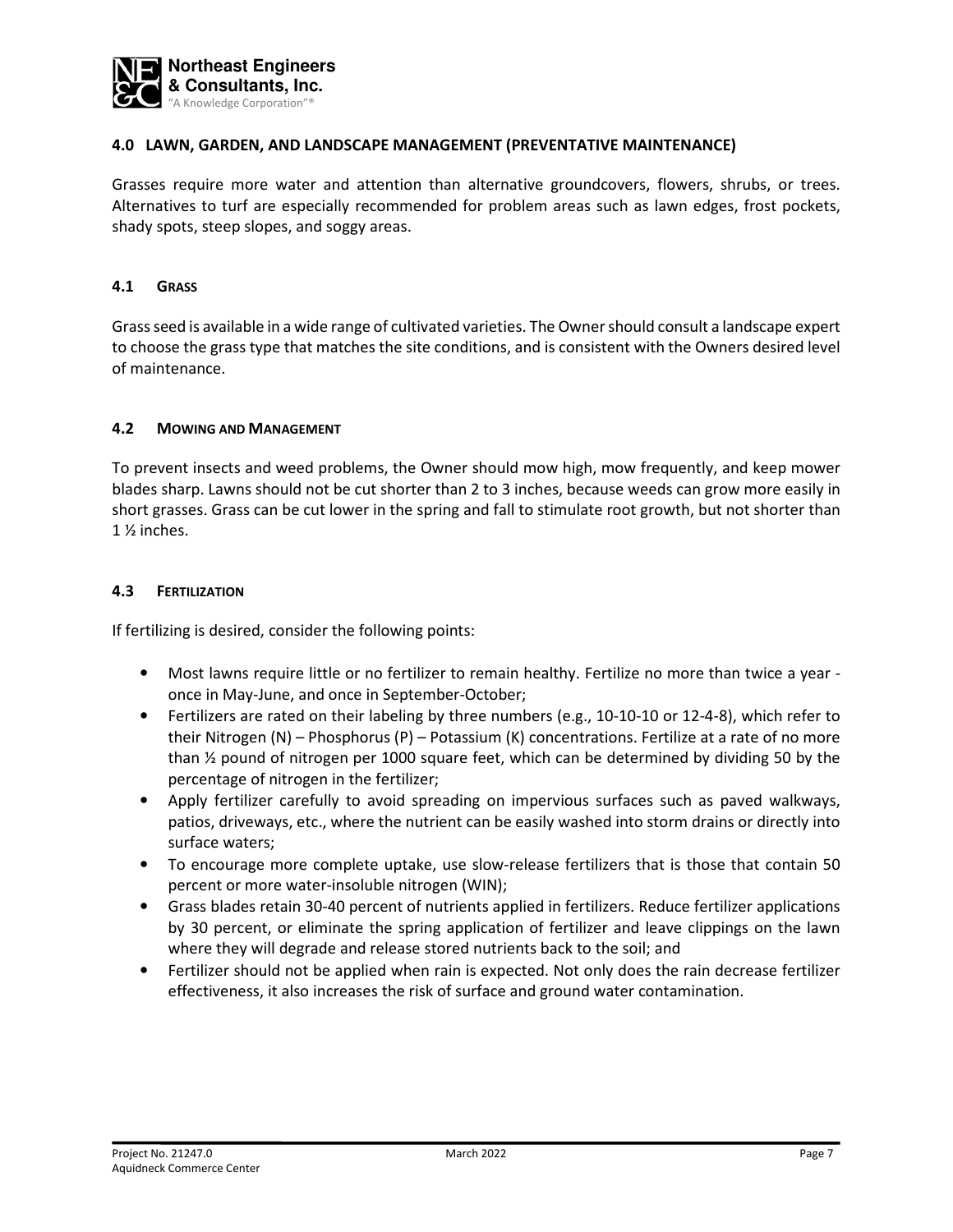

#### 4.4 WEED MANAGEMENT

The Owner must decide how many weeds can be tolerated before action is taken to eradicate them. To the extent practicable, weeds should be dug or pulled out. If patches of weeds are present, they can be covered for a few days with a black plastic sheet. This process kills the weeds while leaving the grass intact. If weeds blanket a large enough area, the patch can be covered with clear plastic for several weeks, effectively "cooking" the weeds and their seeds. The bare area left behind after weeding should be reseeded to prevent weeds from growing back. As a last resort, the property manager may use chemical herbicides to spot treat weeds.

#### 4.5 PEST MANAGEMENT

Effective pest management begins with maintenance of a healthy, vigorous lawn that is naturally disease resistant. The Owner should monitor plants for obvious damage and check for the presence of pest organisms. Learn to distinguish beneficial insects and arachnids, such as green lacewings, ladybugs, and most spiders, from ones that will damage plants.

When damage is detected or when harmful organisms are present, the property manager should determine the level of damage the plant is able to tolerate. No action should be taken if the plant can maintain growth and fertility. If controls are needed, there are a variety of low-impact pest management controls and practices to choose from, including the following:

- Visible insects can be removed by hand (with gloves or tweezers) and placed in soapy water or vegetable oil. Alternatively, insects can be sprayed off a plant with water, or in some cases vacuumed off of larger plants;
- Store-bought traps, such as species- specific, pheromone-based traps or colored sticky cards, can be used;
- Sprinkling the ground surface with abrasive diatomaceous earth can prevent infestations by softbodied insects and slugs. Slugs can also be trapped by falling or crawling into small cups set in the ground flush with the surface and filled with beer;
- In cases where microscopic parasites, such as bacteria and fungi, are causing damage to plants, the affected plant material can be removed and disposed of. (Pruning equipment should be disinfected with bleach to prevent spreading the disease organism);
- Small mammals and birds can be excluded using fences, netting, tree trunk guards, and, as a last resort, trapping. (In some areas trapping is illegal. Property owners should check local codes if this type of action is desired); and
- The Owner can encourage/attract beneficial organisms, such as bats, birds, green lacewings, ladybugs, praying mantis, ground beetles, parasitic nematodes, trichogramma wasps, seedhead weevils, and spiders that prey on detrimental pest species. These desirable organisms can be introduced directly or can be attracted to the area by providing food and/or habitat.

If chemical pesticides are used, the Owner should try to select the least toxic, water soluble and volatile pesticides possible. All selected pesticides should be screened for their potential to harm water resources. When possible, pesticides that pose the least risk to human health and the environment should be chosen. A list of popular pesticides, along with their uses, their toxicity to humans and wildlife, EPA's toxicity rating,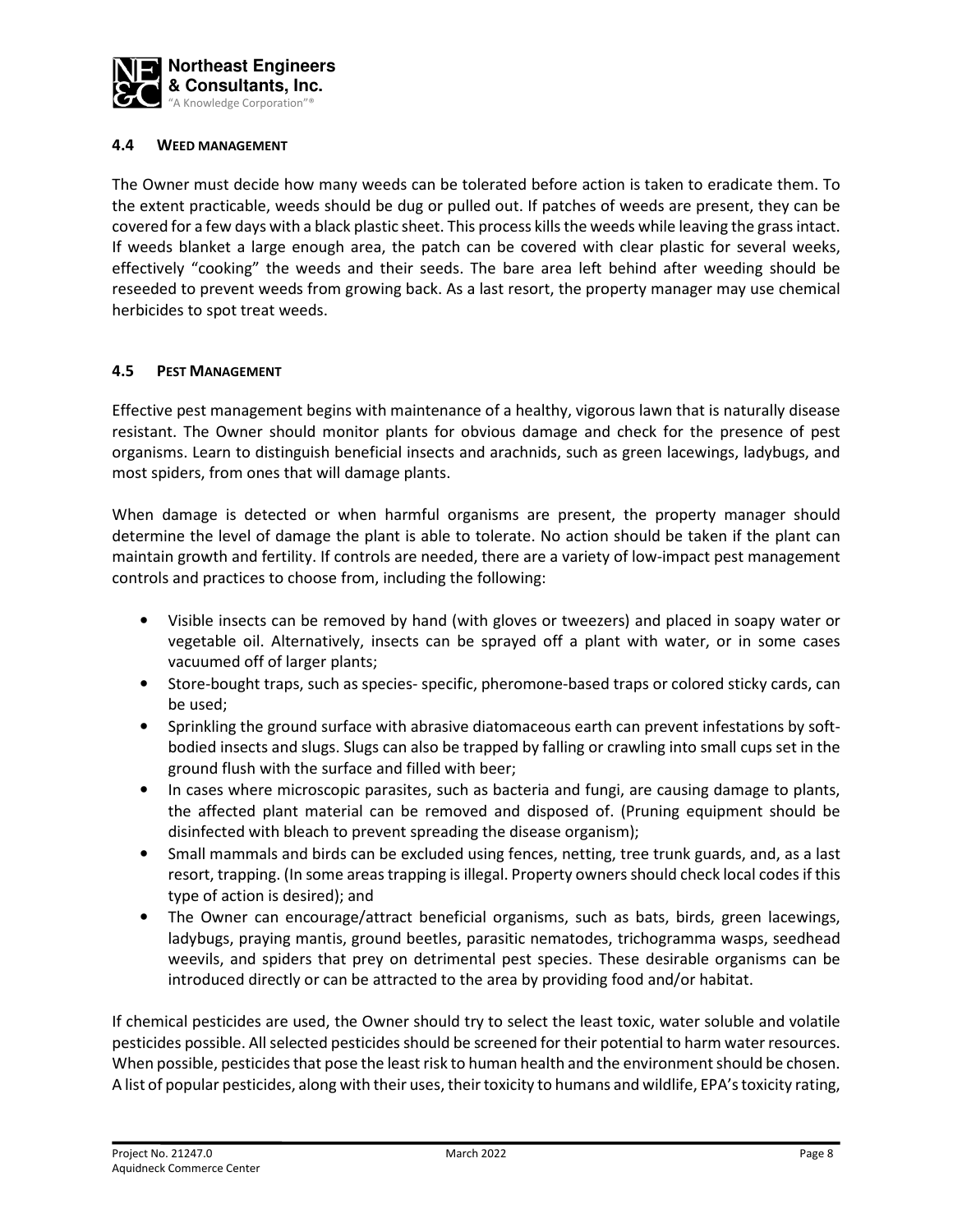

and alternatives to the listed chemicals, is available from The Audubon Guide to Home Pesticides, (http://www.audubon.org/bird/pesticides/).

#### 4.6 SENSIBLE IRRIGATION

Established lawns need no more than one inch of water per week (including precipitation) to prevent dormancy in dry periods. Watering at this rate should wet soil to approximately 4-6 inches and will encourage analogous root growth. If possible, use timers to water before 9:00 a.m., preferably in the early morning to avoid evaporative loss. Use drought-resistant grasses (see "grass selection" above) and cut grass at 2-3 inches to encourage deeper rooting and heartier lawns.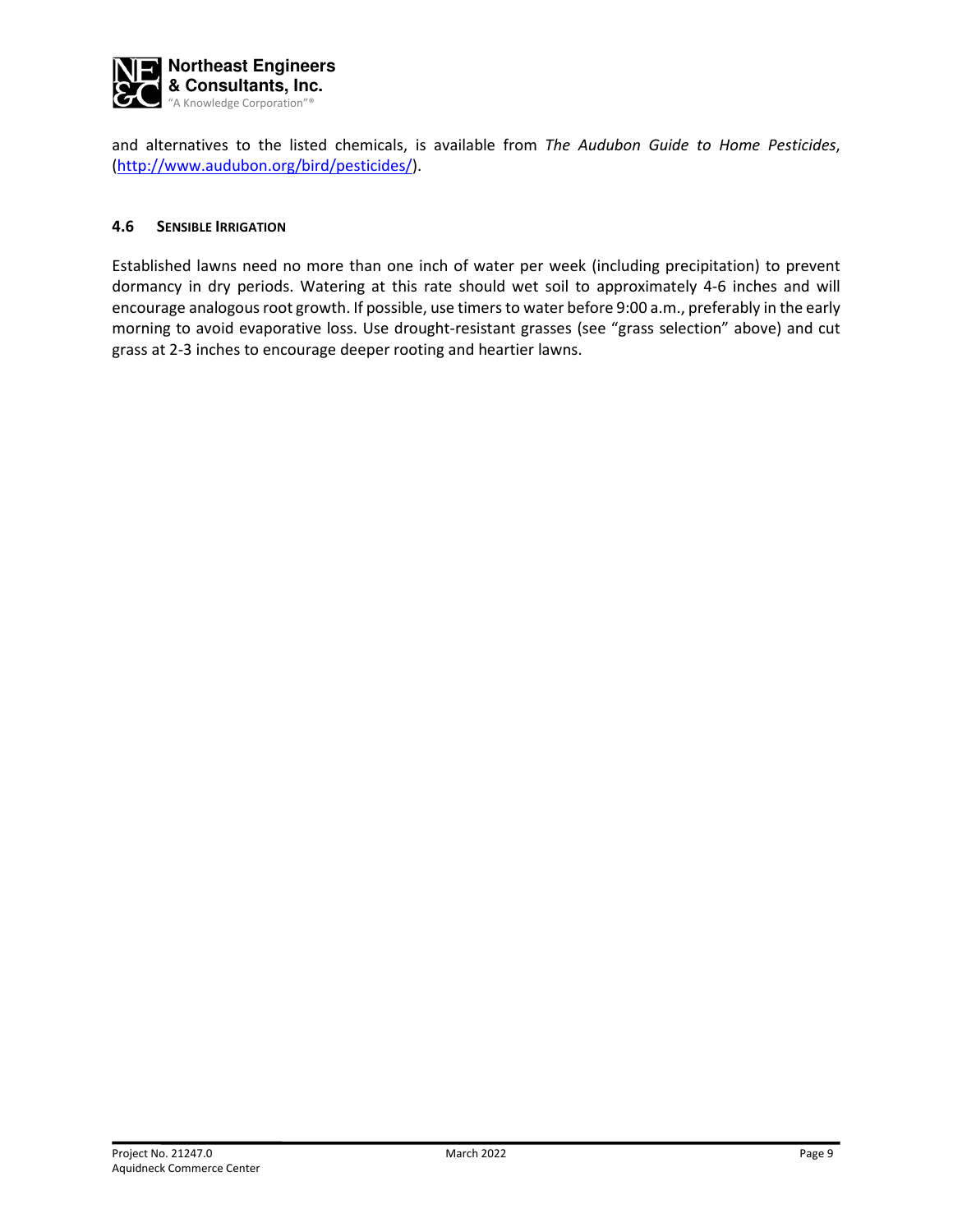

### 5.0 ROUTINE MAINTENANCE OF STORMWATER DEVICES

### 5.1 SEDIMENT FOREBAY

The sediment forebay is a pre-treatment device which intercepts surface runoff from upstream areas and removes bulk sediments before allowing stormwater to overflow into the primary water quality device. Inlets and outlets of a sediment forebay should be protected by rip-rap. The sediment forebay is grass lined and is not intended to have a pool.

The sediment forebay for this development is identified as follows:

| 1. Location:                           | East of the multi-family structure |
|----------------------------------------|------------------------------------|
| Discharge location: Infiltration Basin |                                    |
| Description:                           | Two-foot-deep grassed depression   |
| Inlet:                                 | None (surface flow only)           |
| Outlet:                                | stone overflow weir                |

#### 5.1.1 REQUIRED SEDIMENT FOREBAY MAINTENANCE

- 1. The slopes of a forebay shall be inspected for erosion and gullying. Reinforce inlet and outlet riprap if riprap is found to be deficient, erosion is present at the outfalls, or the existing riprap has been compromised. Replace underlying filter fabric if underlying erosion is detected, and restore riprap stone.
- 2. All structural components, which include, but are not limited to, trash racks, access gates, valves, pipes, weir walls, orifice structures, concrete headwalls, and spillway structures shall be inspected and any deficiencies should be resolved.
- 3. Sediment shall be removed from a forebay when the depth has been reduced by 50%. All material shall be disposed of in accordance with all federal and local regulations.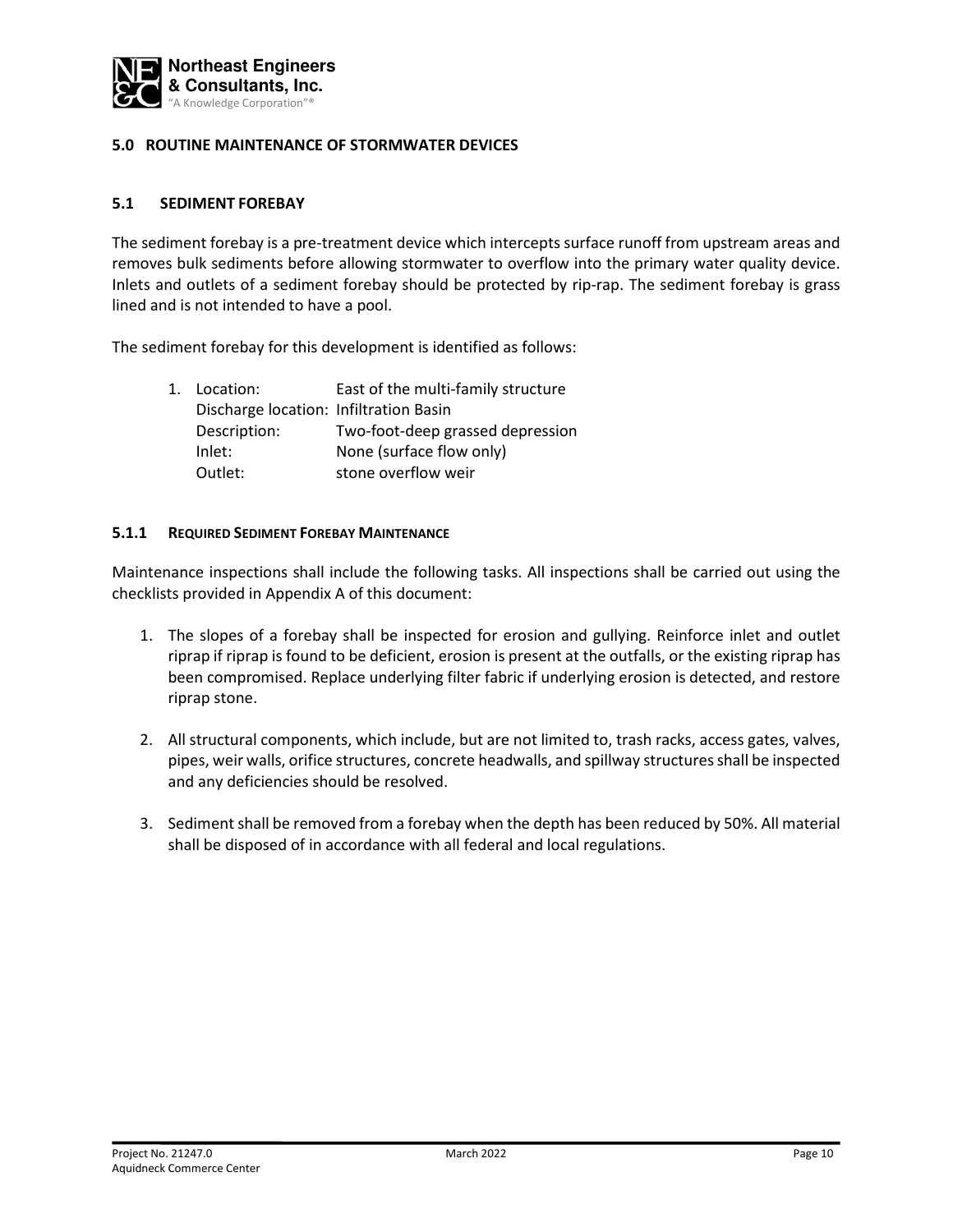

### 5.2 INFILTRATION BASIN

The infiltration basin collects and temporarily detains high volume stormwater runoff in order to mitigate the downstream effects. Low flow water infiltrates into the underlying soils. High flow stormwater is released via five (5) HDPE plastic outlet structures. The bottom and side slopes of the basin are planted with water tolerant grasses. A concrete wall forms three of the four sides of the basin. The detention basin is not intended to have a permanent pool and is intended to drain within 48 hours following a storm event.

### 5.2.1 REQUIRED INFILTRATION BASIN MAINTENANCE

- 1. The slopes of the basin shall be inspected for erosion and gullying. Any eroded areas shall be repaired and reinforced with a seeding of grass. Slope protection material should be placed in areas prone to erosion.
- 2. Reinforce inlet areas with erosion control blankets or stone over a bed of filter fabric if erosion is found.
- 3. All material, including any trash, debris, and sediments within the extents of a basin shall be disposed of in accordance with all applicable regulations. Should excessive sediments be found within the basin, the owner should consider more frequent sweeping of the parking lot or more intensive maintenance of the parking lot catch basins.
- 4. The stone surrounding the outlet structures from the basin shall be inspected. Any missing stone shall be replaced.
- 5. The concrete retaining walls shall be inspected for structural faults. In particular, it should be determined that cracks in the structure have not formed which may provide unintended outlets for stormwater. In addition, it should be determined if any stormwater is escaping the basin around the sides of the outlet pipes. Any faults shall be corrected immediately. All work shall be carried out by a qualified contractor.
- 6. Earthen embankments of the basin shall be inspected for seepage and burrowing animals. Pest control will be required should evidence of burrowing animals be required. Any evidence of groundwater seepage shall be brought to the attention of a licensed engineer immediately.
- 7. The five (5) outlet structures shall be inspected for faults and damage. Missing grates shall be replaced. Any sediments within the structures shall be removed and disposed of.
- 8. The outlet protection at the outlet pipes shall be inspected. Any missing stone shall be replaced. The underlying filter fabric should be uniformly covered with stone. Transported stone shall be replaced with a larger diameter stone.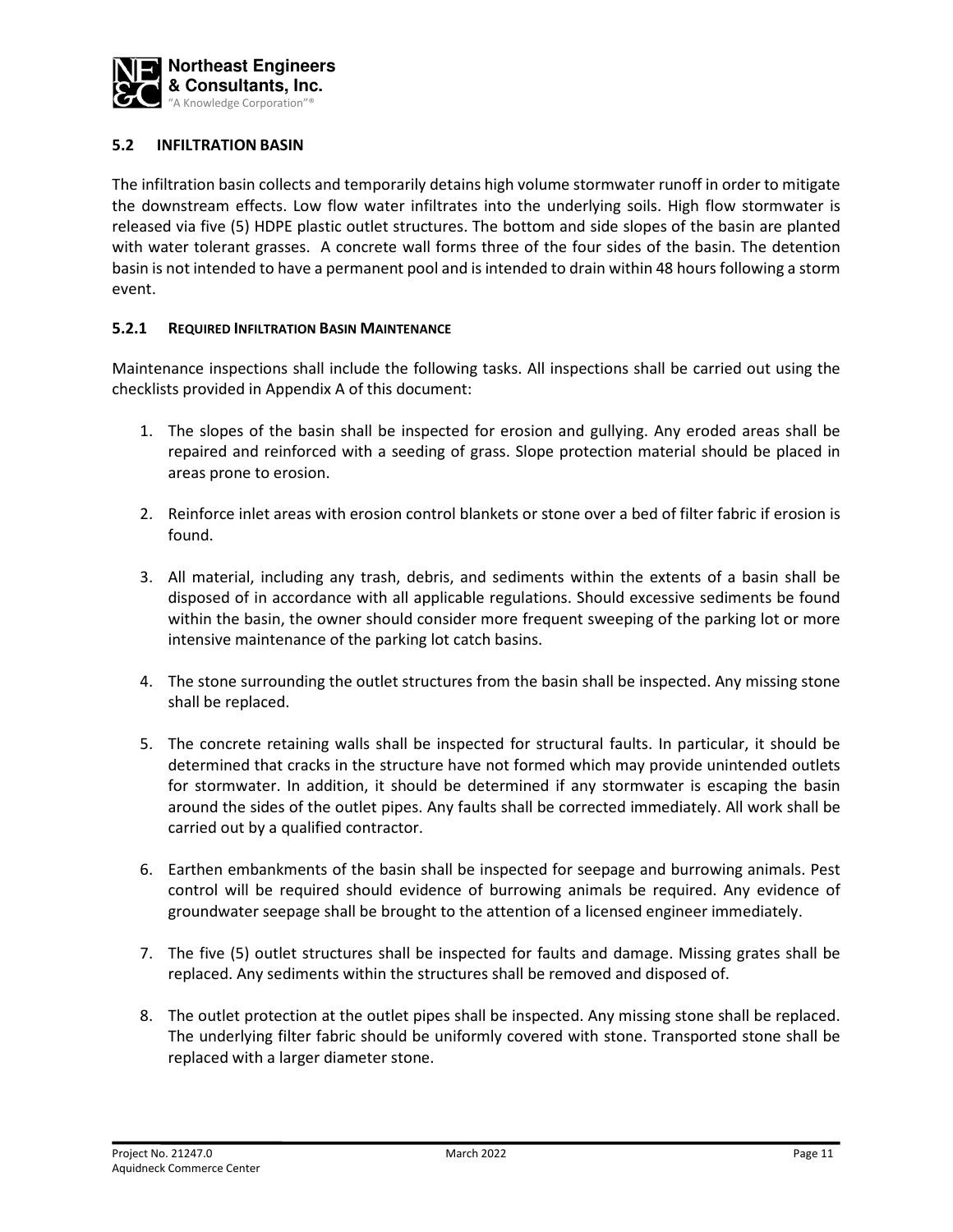

- 9. If dead or dying grass on the bottom is observed or if standing water is observed more than 48 hours after a storm event, than the basin shall be tilled to a depth of thirty-six (36) inches and reseeded. All work shall be carried out by a qualified contractor.
- 10. The inspector shall ensure that the grass around the perimeter of and within a basin has been mowed at least three times per growing season. Following each mowing, bare areas should be seeded. The intention is to maintain a maximum grass height of less than twelve inches.
- 11. During inspection, remove any invasive vegetation within the extents of the basin. Any invasive vegetation encroaching upon the perimeter of the basin shall be pruned or removed.

### 5.3 PRECAST CONCRETE DRAIN STRUCTURES

### 5.3.1 DESCRIPTION

Two precast concrete catch basins are located within the driveway. These structures feature one (1) 24"x24" cast iron grate and have internal diameters of four (4) feet. The structures can be accessed via the removal of the grates by a qualified individual. The structures have a single outlet pipe below which are four (4) foot deep sumps intended to collect trash debris and any intercepted sand or gravel.

One precast concrete drain manhole is located to the northwest of the multi-family structure adjacent to a porch. This structure has one inlet pipe from each of the two catch basins and a single outlet pipe draining to the infiltration basin. This structure has no sump.

### 5.3.2 REQUIRED PRECAST CONCRETE STRUCTURE MAINTENANCE

- 1. The sump of the catch basins shall be inspected for the presence of debris or sediments. Should the depth of material within the sump exceed 50% of the total sump depth (1.5 feet), the sediments shall be removed via a vacuum truck or by shovel (where possible). All material removed shall be removed by the operator and disposed of in accordance with all applicable RIDEM regulations. Any large debris which could potentially obstruct the outflow pipe shall be removed immediately. Should excess sediments and debris be encountered, the town should consider more frequent sweeping.
- 2. The frame and grate/cover of the structures shall be inspected for damage. Damage may include blockage of grate openings, or a compromise of the safety of the device. Structural faults shall be repaired by a qualified contractor.
- 3. Any internal steps shall be inspected for damage. Dangerous or damaged rungs shall be repaired by a qualified contractor.
- 4. The outlet pipes shall be inspected for damage or obstruction. Any damage shall be repaired by a qualified contractor.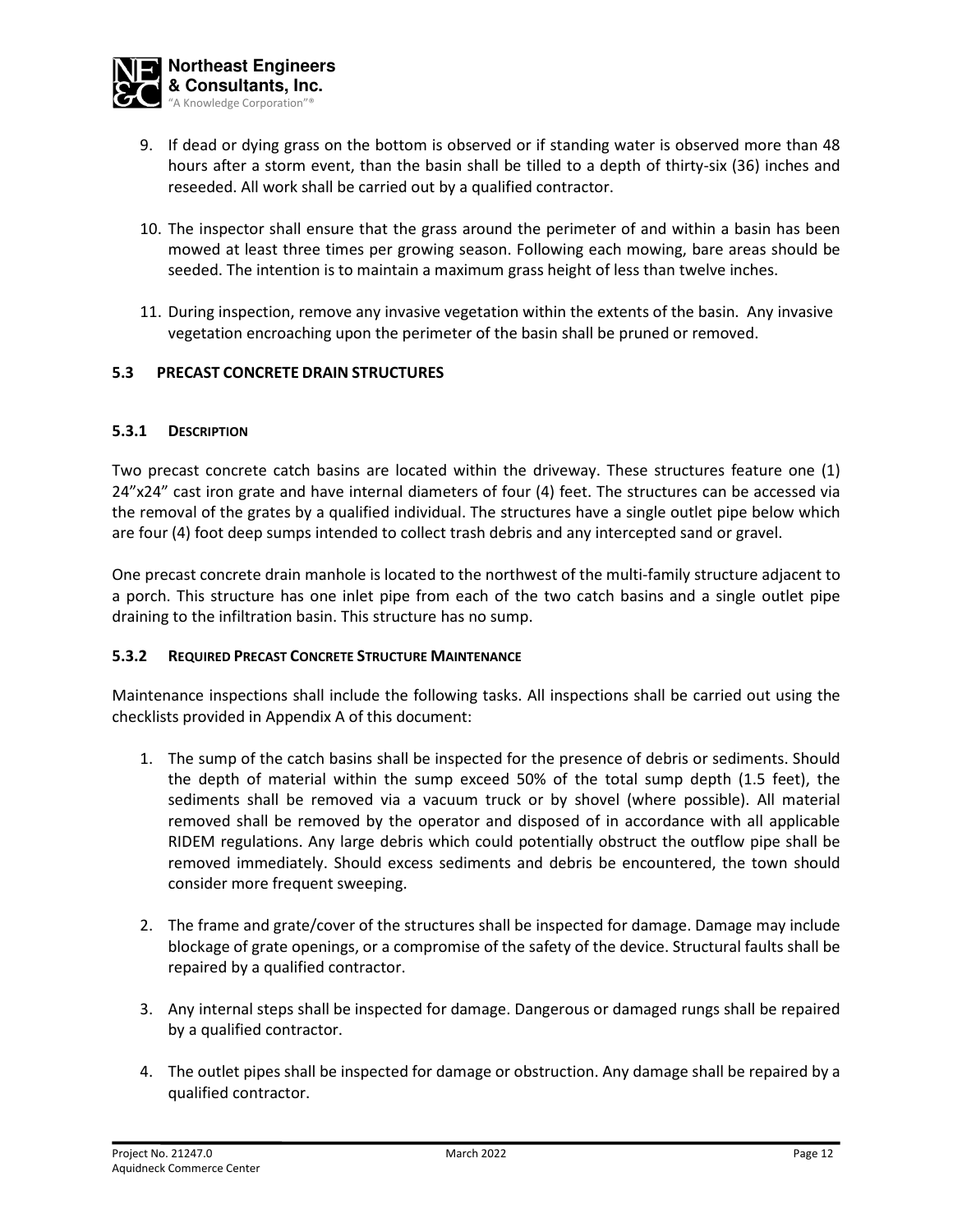

### 5.4 CONVEYANCE SWALE

The swale provides conveyance of stormwater from the sediment forebay the rear of the multi-family structure to the infiltration basin at the front of the property. The swale has a grassed surface.

#### 5.4.1 REQUIRED CONVEYANCE SWALE MAINTENANCE

- 1. Sediment build-up within the bottom of the channel shall be removed with 25% of the swale capacity has been exceeded. All material removed shall be removed by the operator and disposed of in accordance with all applicable RIDEM regulations.
- 2. Eroded side slopes and channel bottom shall be stabilized as necessary.
- 3. Vegetation in the swale shall be mowed as required to maintain gras heights in the 4-to-6-inch range with mandatory mowing once grass heights exceed 10 inches.
- 4. If the surface of the swale becomes clogged to the point that standing water is observed on the surface 48 hours after precipitation events, the bottom shall be roto-tilled or cultivated to break up any hard packed sediment, and then reseeded.
- 5. Should any channeling be evident from the upstream grassed area, these areas shall be reinforced with riprap stone over filter fabric to prevent any further damage.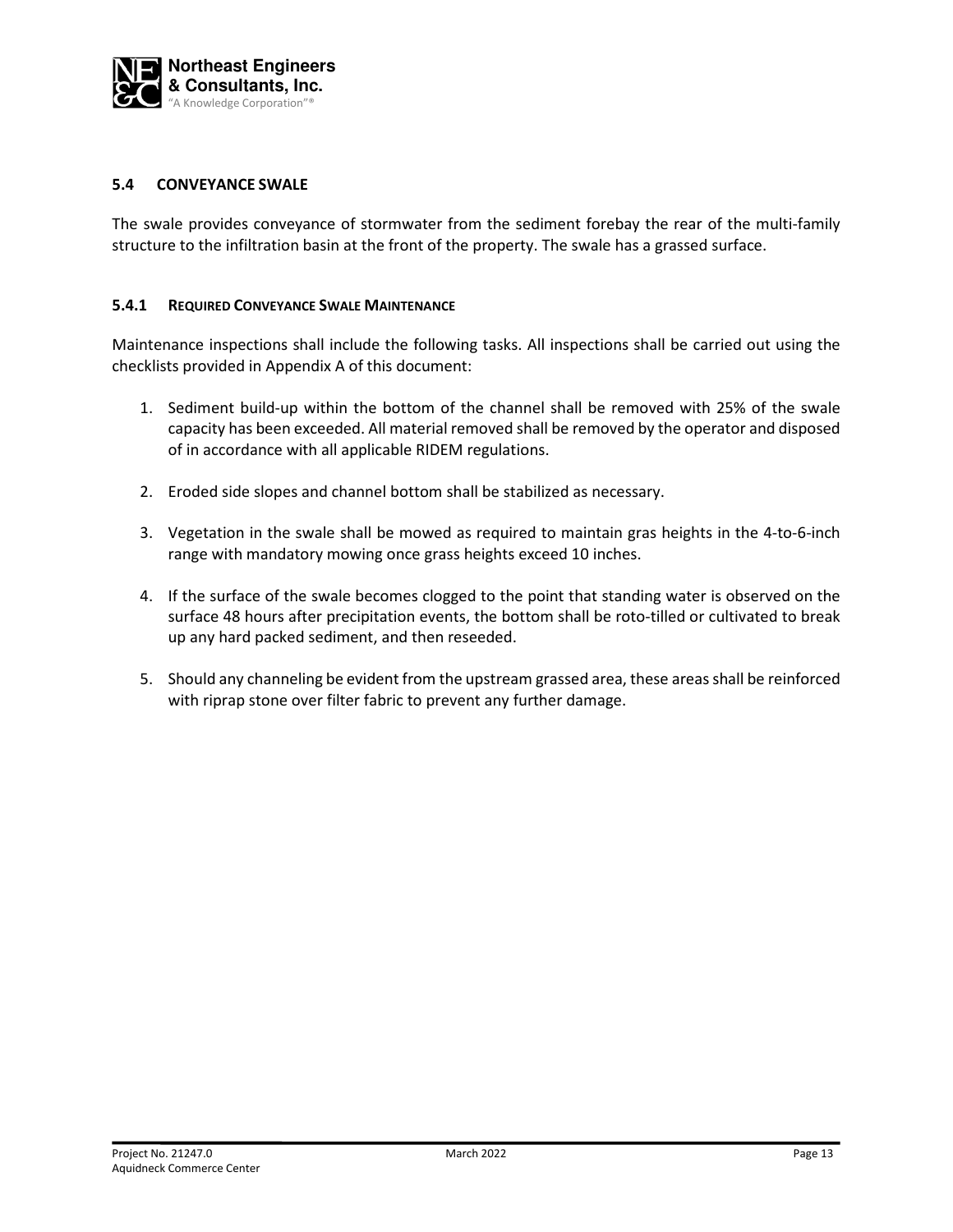

APPENDIX A OPERATION AND MAINTENANCE CHECKLISTS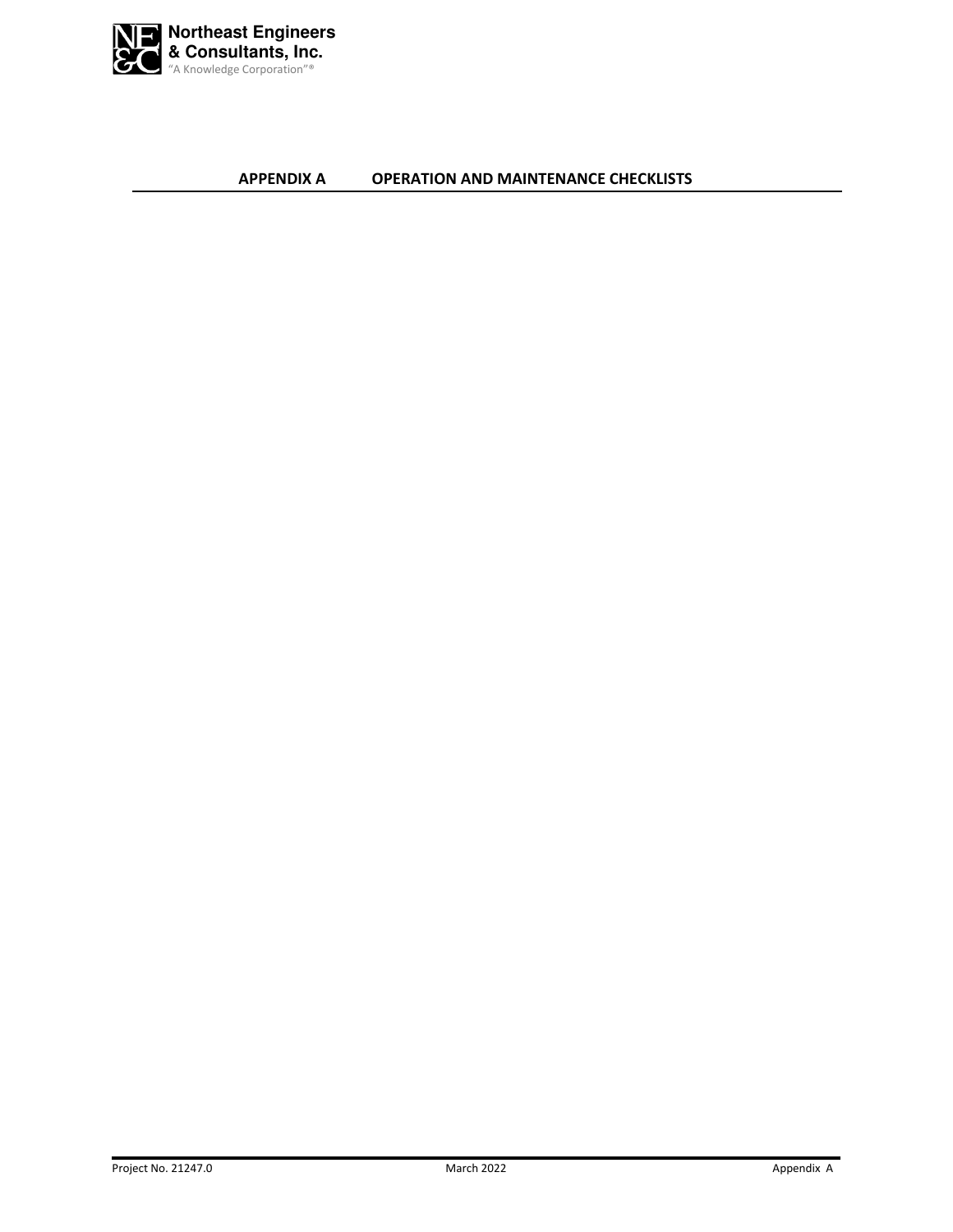# **Inspection Checklist for Sediment Forebay**

# **Minimum inspection schedule shall be bi-annual and after major storm events**

| <b>Device Description:</b>       | 24 inch deep grassed depression                                                    |
|----------------------------------|------------------------------------------------------------------------------------|
| <b>Device Location:</b>          | East of multifamily structure                                                      |
| <b>Relevant O&amp;M Section:</b> | Section 5.1                                                                        |
| <b>Inspector's Name:</b>         |                                                                                    |
| Date of Inspection:              |                                                                                    |
| Date of Last Inspection:         |                                                                                    |
| <b>Start Time:</b>               |                                                                                    |
| End time:                        |                                                                                    |
| <b>Type of Inspection:</b>       | Major Storm<br>□ Pre-Storm<br>□ Post Storm<br>$\Box$ Other<br>□ Biannual<br>$\Box$ |

| <b>Specific Inspection Requirements</b>                                                                                                                                                                                                                                                                                                 |                                |                                 |  |
|-----------------------------------------------------------------------------------------------------------------------------------------------------------------------------------------------------------------------------------------------------------------------------------------------------------------------------------------|--------------------------------|---------------------------------|--|
| <b>Maintenance Activity</b>                                                                                                                                                                                                                                                                                                             | <b>Is Status Satisfactory?</b> | <b>Corrective Action Needed</b> |  |
| The slopes of the forebay shall be inspected for erosion and<br>gullying. Reinforce inlet and outlet riprap if riprap is found to<br>be deficient, erosion is present at the outfalls, or the existing<br>riprap has been compromised. Replace underlying filter fabric<br>if underlying erosion is detected, and restore riprap stone. | $\Box$ Yes<br>$\Box$ No        |                                 |  |
| All structural components, which include, but are not limited<br>to, trash racks, access gates, valves, pipes, weir walls, orifice<br>structures, concrete headwalls, and spillway structures shall<br>be inspected and any deficiencies should be resolved.                                                                            | $\sqcap$ Yes<br>$\Box$ No      |                                 |  |
| Sediment shall be removed from a forebay when the depth<br>has been reduced by 50%. All material shall be disposed of in<br>accordance with all federal and local regulations.                                                                                                                                                          | $\sqcap$ Yes<br>$\Box$ No      |                                 |  |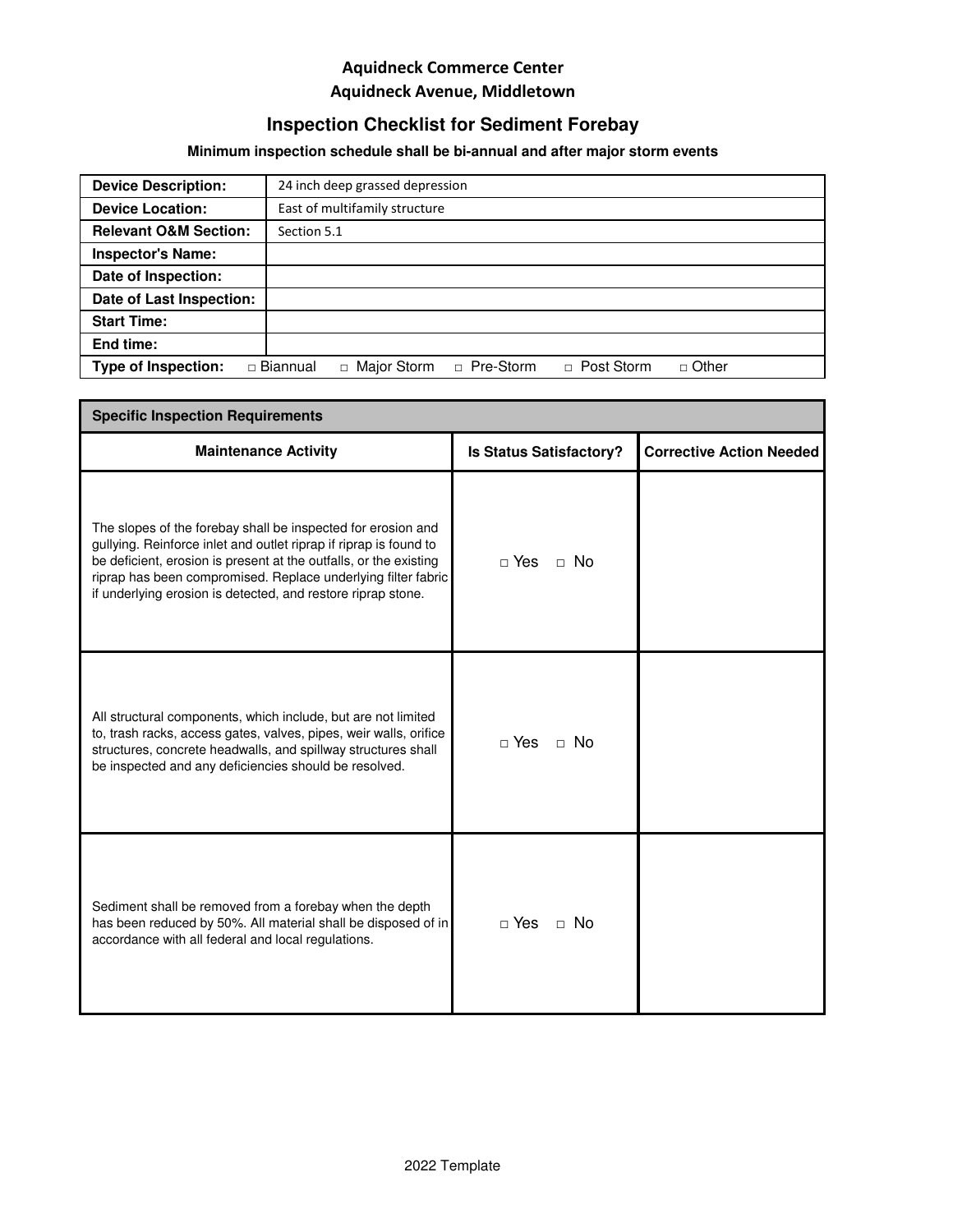# **Inspection Checklist for Infiltrating Detention Basin**

# **Minimum inspection schedule shall be bi-annual and after major storm events**

| 3 foot deep infiltration basin with a grassed surface and concrete retaining wall<br><b>Device Description:</b> |                                                                                           |  |  |  |
|-----------------------------------------------------------------------------------------------------------------|-------------------------------------------------------------------------------------------|--|--|--|
| <b>Device Location:</b>                                                                                         | West of multi-family structure adjacent to Aquidneck Avenue                               |  |  |  |
| <b>Relevant O&amp;M Section:</b>                                                                                | Section 5.2                                                                               |  |  |  |
| <b>Inspector's Name:</b>                                                                                        |                                                                                           |  |  |  |
| Date of Inspection:                                                                                             |                                                                                           |  |  |  |
| Date of Last Inspection:                                                                                        |                                                                                           |  |  |  |
| <b>Start Time:</b>                                                                                              |                                                                                           |  |  |  |
| End time:                                                                                                       |                                                                                           |  |  |  |
| <b>Type of Inspection:</b>                                                                                      | □ Pre-Storm<br>Major Storm<br>$\Box$ Post Storm<br>$\sqcap$ Other<br>□ Biannual<br>$\Box$ |  |  |  |

| <b>Specific Inspection Requirements</b>                                                                                                                                                                                        |                                |                                 |  |
|--------------------------------------------------------------------------------------------------------------------------------------------------------------------------------------------------------------------------------|--------------------------------|---------------------------------|--|
| <b>Maintenance Activity</b>                                                                                                                                                                                                    | <b>Is Status Satisfactory?</b> | <b>Corrective Action Needed</b> |  |
| The slopes of the basin shall be inspected for erosion and<br>gullying. Any eroded areas shall be repaired and reinforced<br>with a seeding of grass. Slope protection material should be<br>placed in areas prone to erosion. | $\Box$ Yes<br>$\Box$ No        |                                 |  |
| Reinforce inlet areas with erosion control blankets or stone<br>over a bed of filter fabric if erosion is found.                                                                                                               | $\Box$ Yes<br>$\Box$ No        |                                 |  |
| All material, including any trash, debris, and sediments within<br>the extents of a basin shall be disposed of in accordance with<br>all applicable regulations.                                                               | $\Box$ Yes<br>$\Box$ No        |                                 |  |
| The stone surrounding the outlet structures from the basin<br>shall be inspected. Any missing stone shall be replaced.                                                                                                         | $\Box$ Yes<br>$\Box$ No        |                                 |  |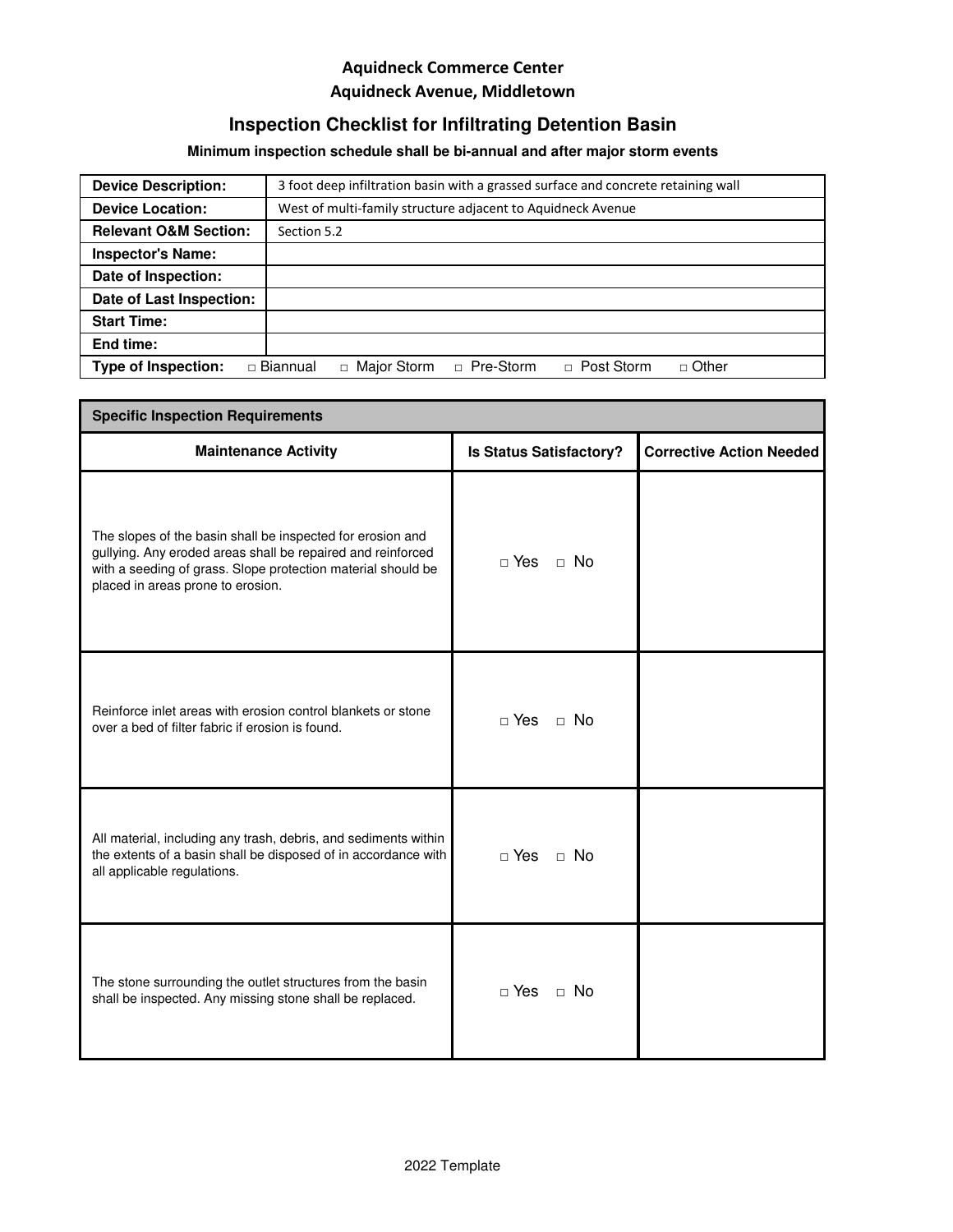| <b>Specific Inspection Requirements</b>                                                                                                                                                                                                                                                                                                                                                                                                                                                  |                                |                                 |  |
|------------------------------------------------------------------------------------------------------------------------------------------------------------------------------------------------------------------------------------------------------------------------------------------------------------------------------------------------------------------------------------------------------------------------------------------------------------------------------------------|--------------------------------|---------------------------------|--|
| <b>Maintenance Activity</b>                                                                                                                                                                                                                                                                                                                                                                                                                                                              | <b>Is Status Satisfactory?</b> | <b>Corrective Action Needed</b> |  |
| The concrete retaining walls shall be inspected for structural<br>faults. In particular, it should be determined that cracks in the<br>structure have not formed which may provide unintended<br>outlets for stormwater. In addition, it should be determined if<br>any stormwater is escaping the basin around the sides of the<br>outlet pipes. Any faults shall be corrected immediately. All<br>work shall be carried out by a qualified contractor.                                 | $\sqcap$ Yes<br>$\Box$ No      |                                 |  |
| Embankments of the basin shall be inspected for seepage<br>and burrowing animals. Pest control will be required should<br>evidence of burrowing animals be required. Any evidence of<br>groundwater seepage shall be brought to the attention of a<br>licensed engineer immediately.                                                                                                                                                                                                     | $\Box$ Yes<br>$\Box$ No        |                                 |  |
| If dead or dying grass on the bottom is observed or if standing<br>water is observed more than 48 hours after a storm event,<br>than the underdrain shall be reconstructed according to the<br>design drawing provide in Appendix B as the filter fabric<br>surrounding the underdrain may be clogged. If this does not<br>correct the issue, the basins shall be tilled to a depth of<br>eighteen (18) inches and reseeded. All work shall be carried<br>out by a qualified contractor. | $\Box$ Yes<br>$\Box$ No        |                                 |  |
| The inspector shall ensure that the grass around the<br>perimeter of and within a basin has been mowed at least<br>three times per growing season. Following each mowing, bare<br>areas should be seeded. The intention is to maintain a<br>maximum grass height of less than twelve inches.                                                                                                                                                                                             | $\sqcap$ Yes<br>$\Box$ No      |                                 |  |
| During inspection, remove any invasive vegetation within the<br>extents of the basin. Any invasive vegetation encroaching<br>upon the perimeter of the basin shall be pruned or removed.                                                                                                                                                                                                                                                                                                 | $\sqcap$ Yes<br>$\Box$ No      |                                 |  |
| The five (5) outlet structures shall be inspected for faults and<br>damage. Missing grates shall be replaced. Any sediments<br>within the structures shall be removed and disposed of.                                                                                                                                                                                                                                                                                                   | $\Box$ Yes<br>$\Box$ No        |                                 |  |
| The outlet protection at the outlet pipes shall be inspected.<br>Any missing stone shall be replaced. The underlying filter<br>fabric should be uniformly covered with stone. Transported<br>stone shall be replaced with a larger diameter stone.                                                                                                                                                                                                                                       | $\Box$ Yes<br>$\Box$ No        |                                 |  |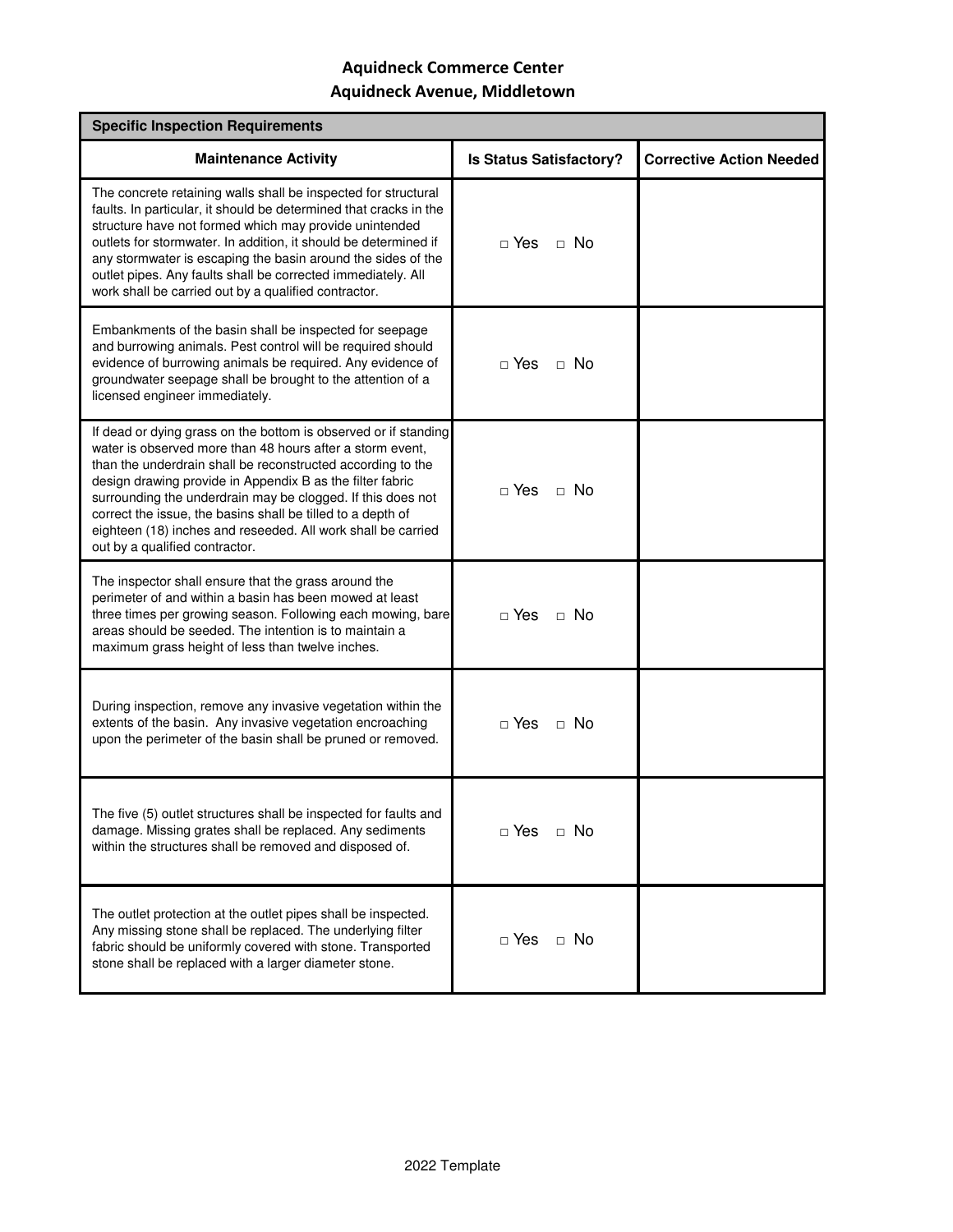# **Inspection Checklist for Precast Concrete Catch Basin**

# **Minimum inspection schedule shall be bi-annual and after major storm events**

| <b>Device Description:</b>       | 4' ID precast concrete structures with 24"x24" cast iron inlet grates         |  |  |  |
|----------------------------------|-------------------------------------------------------------------------------|--|--|--|
| <b>Device Location:</b>          | <b>Entrance Driveway</b>                                                      |  |  |  |
| <b>Relevant O&amp;M Section:</b> | Section 5.3                                                                   |  |  |  |
| <b>Inspector's Name:</b>         |                                                                               |  |  |  |
| Date of Inspection:              |                                                                               |  |  |  |
| Date of Last Inspection:         |                                                                               |  |  |  |
| <b>Start Time:</b>               |                                                                               |  |  |  |
| End time:                        |                                                                               |  |  |  |
| <b>Type of Inspection:</b>       | Major Storm<br>□ Pre-Storm<br>□ Post Storm<br>□ Other<br>□ Biannual<br>$\Box$ |  |  |  |

| <b>Specific Inspection Requirements</b>                                                                                                                                                                                                                                                                                                                                                                                                                                               |                                |                                 |  |
|---------------------------------------------------------------------------------------------------------------------------------------------------------------------------------------------------------------------------------------------------------------------------------------------------------------------------------------------------------------------------------------------------------------------------------------------------------------------------------------|--------------------------------|---------------------------------|--|
| <b>Maintenance Activity</b>                                                                                                                                                                                                                                                                                                                                                                                                                                                           | <b>Is Status Satisfactory?</b> | <b>Corrective Action Needed</b> |  |
| The sump of the catch basin shall be inspected for the<br>presence of debris or sediments. Should the depth of material<br>within the sump exceed 50% of the total sump depth (two<br>feet), the sediment shall be removed via a vacuum truck. All<br>material removed shall be removed by the operator and<br>disposed of in accordance with all applicable RIDEM<br>regulations. Any large debris which could potentially obstruct<br>the outflow pipe shall be removed immediately | $\sqcap$ Yes<br>$\Box$ No      |                                 |  |
| The frame and grates of the catch basin shall be inspected for<br>damage. Damage may include blockage of the grate<br>openings, or a compromise of the safety of the device.<br>Structural faults shall be repaired by a qualified contractor                                                                                                                                                                                                                                         | $\Box$ Yes<br>$\Box$ No        |                                 |  |
| The internal steps shall be inspected for damage. Dangerous<br>or damaged rungs shall be repaired by a qualified contractor                                                                                                                                                                                                                                                                                                                                                           | $\sqcap$ Yes<br>$\Box$ No      |                                 |  |
| The outlet pipe shall be inspected for damage or obstruction.<br>Any damage shall be repaired by a qualified contractor                                                                                                                                                                                                                                                                                                                                                               | $\Box$ Yes<br>$\Box$ No        |                                 |  |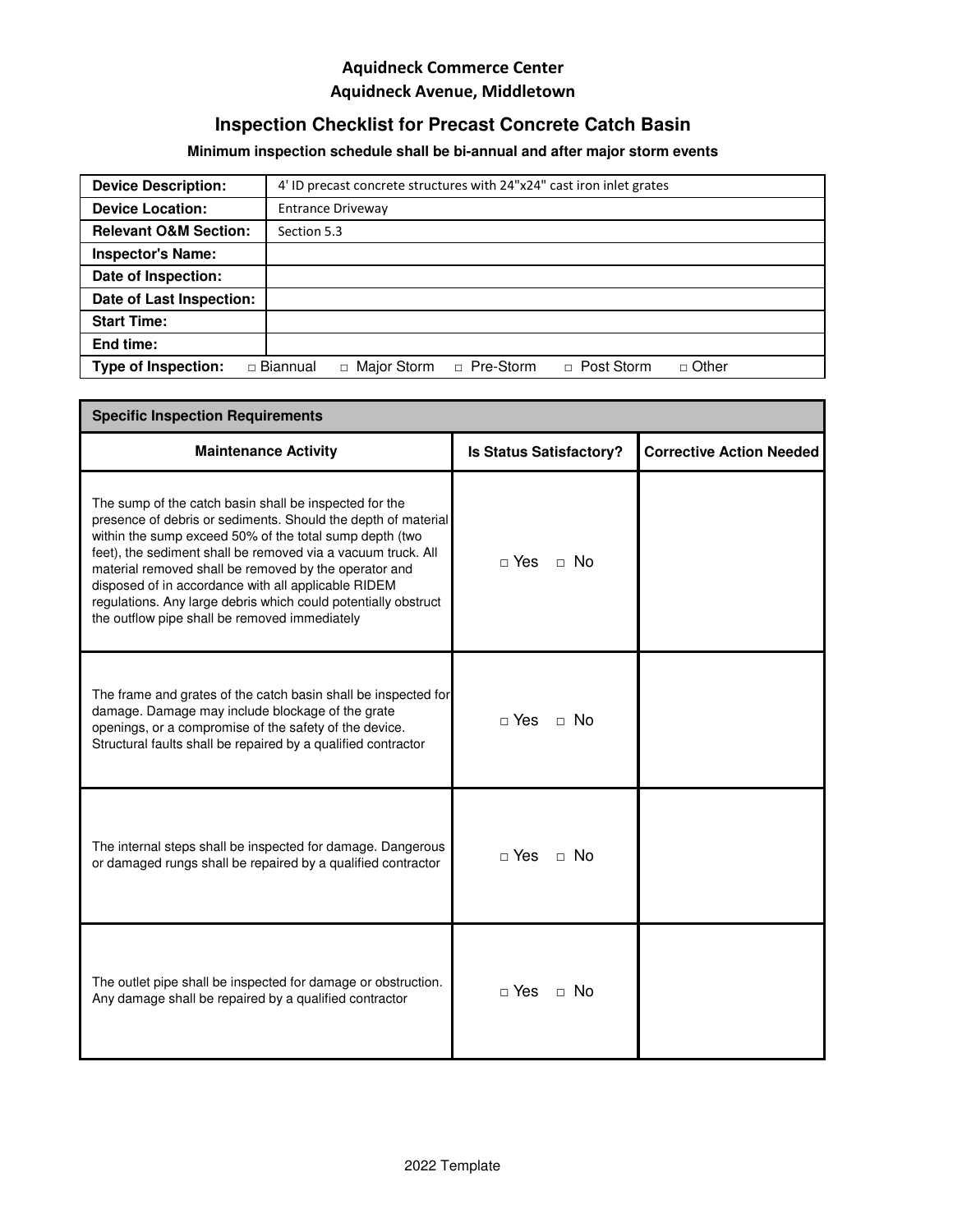# **Inspection Checklist for Precast Concrete Drain Manhole**

# **Minimum inspection schedule shall be bi-annual and after major storm events**

| <b>Device Description:</b>       | 4' ID precast concrete structure with 24" dia. frame and cover                     |  |  |
|----------------------------------|------------------------------------------------------------------------------------|--|--|
| <b>Device Location:</b>          | Northwest corner of multi-family structure                                         |  |  |
| <b>Relevant O&amp;M Section:</b> | Section 5.3                                                                        |  |  |
| <b>Inspector's Name:</b>         |                                                                                    |  |  |
| Date of Inspection:              |                                                                                    |  |  |
| Date of Last Inspection:         |                                                                                    |  |  |
| <b>Start Time:</b>               |                                                                                    |  |  |
| End time:                        |                                                                                    |  |  |
| <b>Type of Inspection:</b>       | Major Storm<br>□ Pre-Storm<br>□ Post Storm<br>$\Box$ Other<br>□ Biannual<br>$\Box$ |  |  |

| <b>Specific Inspection Requirements</b>                                                                                                                                                                                                                                                                        |                                |                                 |  |  |
|----------------------------------------------------------------------------------------------------------------------------------------------------------------------------------------------------------------------------------------------------------------------------------------------------------------|--------------------------------|---------------------------------|--|--|
| <b>Maintenance Activity</b>                                                                                                                                                                                                                                                                                    | <b>Is Status Satisfactory?</b> | <b>Corrective Action Needed</b> |  |  |
| The structure shall be inspected for the presence of debris or<br>sediments. As there is no sump in this structure, all material<br>encountered shall be removed immediately. All material<br>removed shall be removed by the operator and disposed of in<br>accordance with all applicable RIDEM regulations. | ⊓ Yes<br>$\Box$ No             |                                 |  |  |
| The frame and cover of the drain manhole shall be inspected<br>for damage. Damage may result in a compromise of the<br>safety of the device or the intrusion of excessive surface<br>stormwater through the cover. Structural faults shall be<br>repaired by a qualified contractor                            | $\sqcap$ Yes<br>$\Box$ No      |                                 |  |  |
| The internal steps shall be inspected for damage. Dangerous<br>or damaged rungs shall be repaired by a qualified contractor.                                                                                                                                                                                   | $\Box$ Yes<br>$\Box$ No        |                                 |  |  |
| The inlet and outlet pipes shall be inspected for damage or<br>obstruction. Any damage shall be repaired by a qualified<br>contractor.                                                                                                                                                                         | $\Box$ Yes<br>$\Box$ No        |                                 |  |  |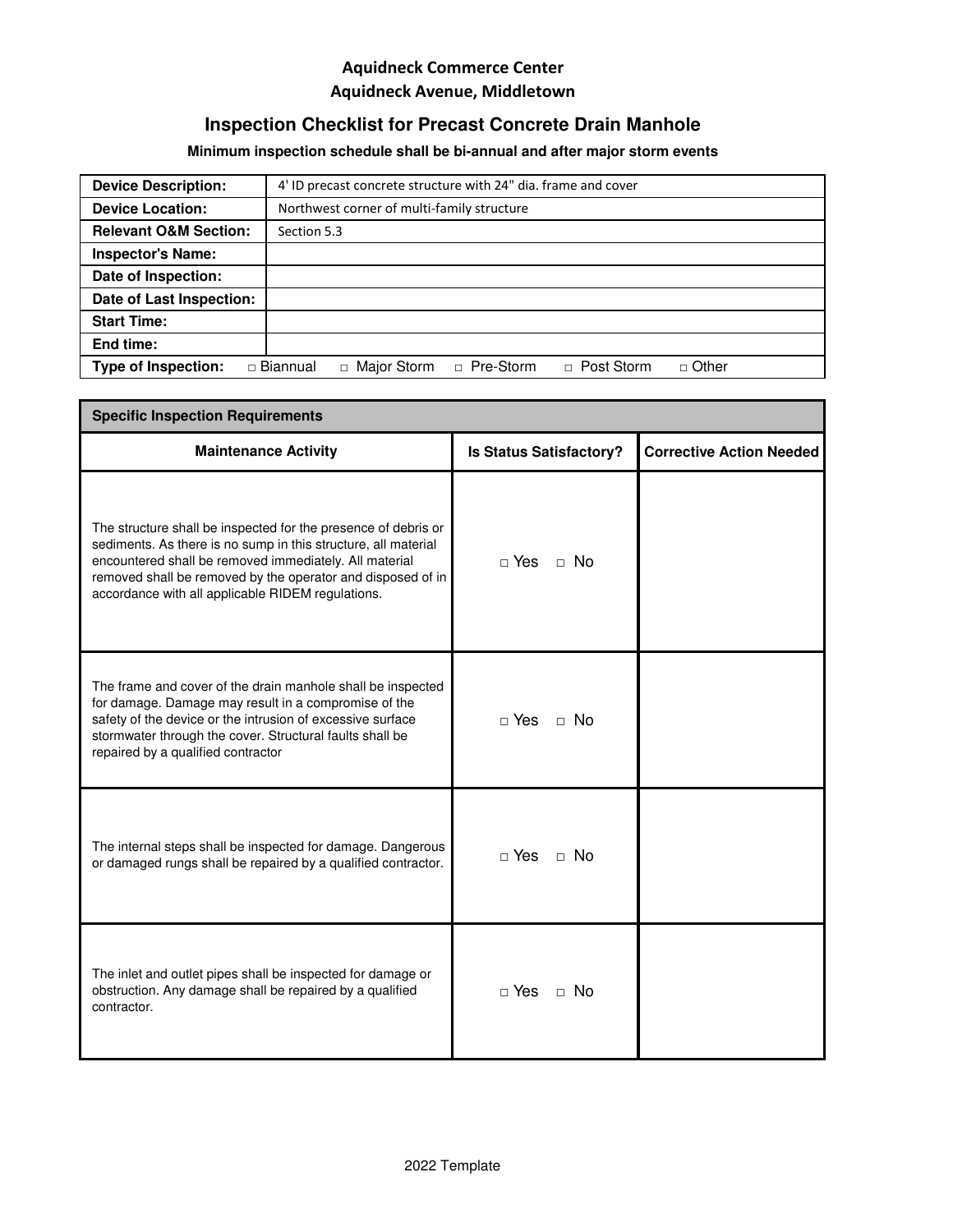# **Inspection Checklist for Conveyance Swale**

# **Minimum inspection schedule shall be annual and after major storm events**

| <b>Device Description:</b>       | <b>Grassed Swale</b>                                                            |  |  |
|----------------------------------|---------------------------------------------------------------------------------|--|--|
| <b>Device Location:</b>          | To the rear of the multifamily structure from the sediment forebay to the basin |  |  |
| <b>Relevant O&amp;M Section:</b> | Section 5.4                                                                     |  |  |
| <b>Inspector's Name:</b>         |                                                                                 |  |  |
| Date of Inspection:              |                                                                                 |  |  |
| Date of Last Inspection:         |                                                                                 |  |  |
| <b>Start Time:</b>               |                                                                                 |  |  |
| End time:                        |                                                                                 |  |  |
| Type of Inspection:              | □ Pre-Storm<br>□ Major Storm<br>$\Box$ Other<br>□ Post Storm<br>□ Biannual      |  |  |

| <b>Specific Inspection Requirements</b>                                                                                                                                                                                                                         |                                |                                 |  |  |
|-----------------------------------------------------------------------------------------------------------------------------------------------------------------------------------------------------------------------------------------------------------------|--------------------------------|---------------------------------|--|--|
| <b>Maintenance Activity</b>                                                                                                                                                                                                                                     | <b>Is Status Satisfactory?</b> | <b>Corrective Action Needed</b> |  |  |
| Sediment build-up within the bottom of the channel shall be<br>removed with 25% of the swale capacity has been exceeded.<br>All material removed shall be removed by the operator and<br>disposed of in accordance with all applicable RIDEM<br>regulations.    | $\Box$ Yes<br>$\Box$ No        |                                 |  |  |
| Eroded side slopes and channel bottom shall be stabilized as<br>necessary.                                                                                                                                                                                      | $\Box$ Yes<br>$\Box$ No        |                                 |  |  |
| If the surface of the swale becomes clogged to the point that<br>standing water is observed on the surface 48 hours after<br>precipitation events, the bottom shall be roto-tilled or<br>cultivated to break up any hard packed sediment, and then<br>reseeded. | $\Box$ Yes<br>$\Box$ No        |                                 |  |  |
| Should any channeling be evident from the upstream grassed<br>area, these areas shall be reinforced with riprap stone over<br>filter fabric to prevent any further damage.                                                                                      | $\Box$ Yes<br>$\Box$ No        |                                 |  |  |
|                                                                                                                                                                                                                                                                 |                                |                                 |  |  |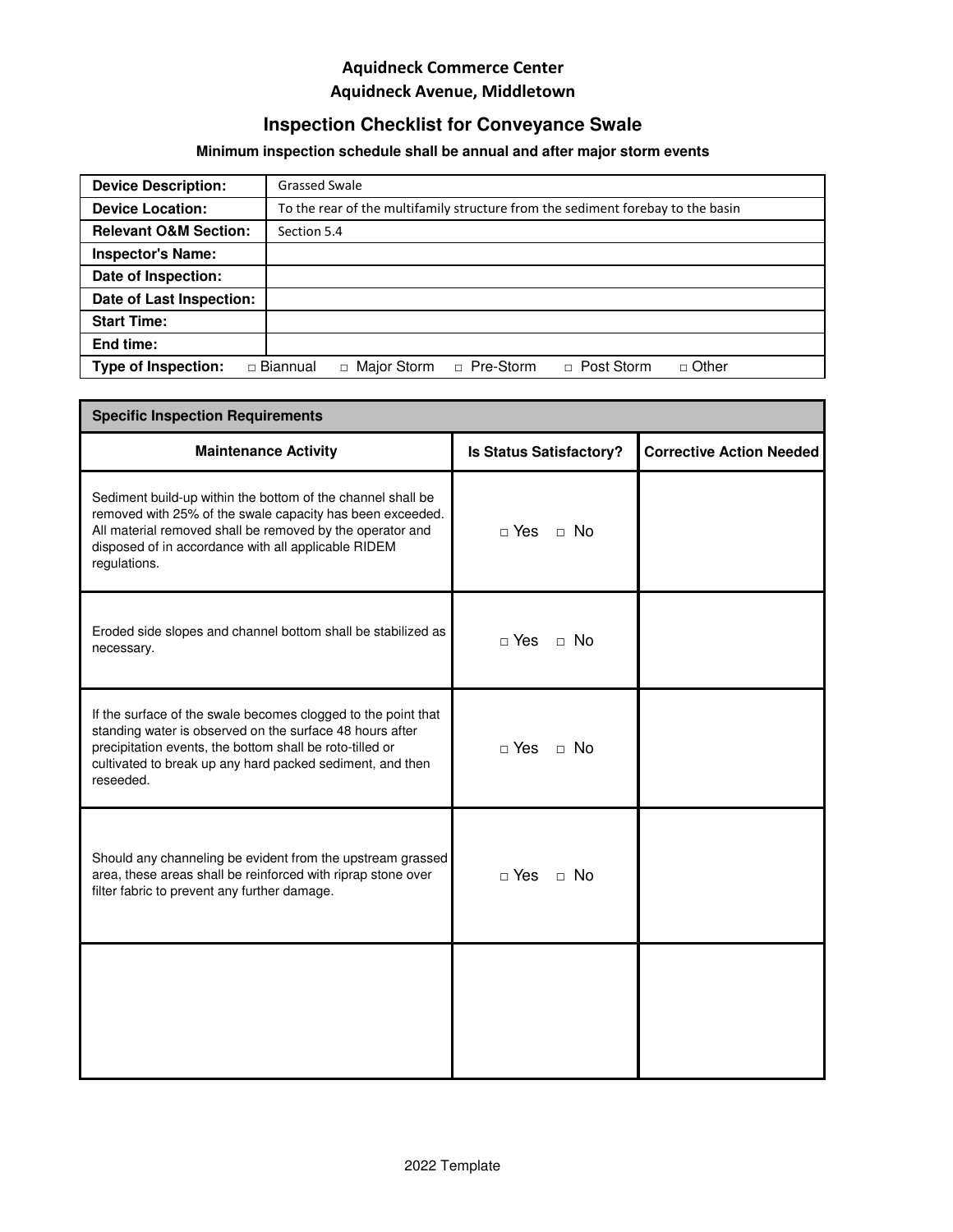

APPENDIX B STORMWATER DEVICE MAP AND DRAWINGS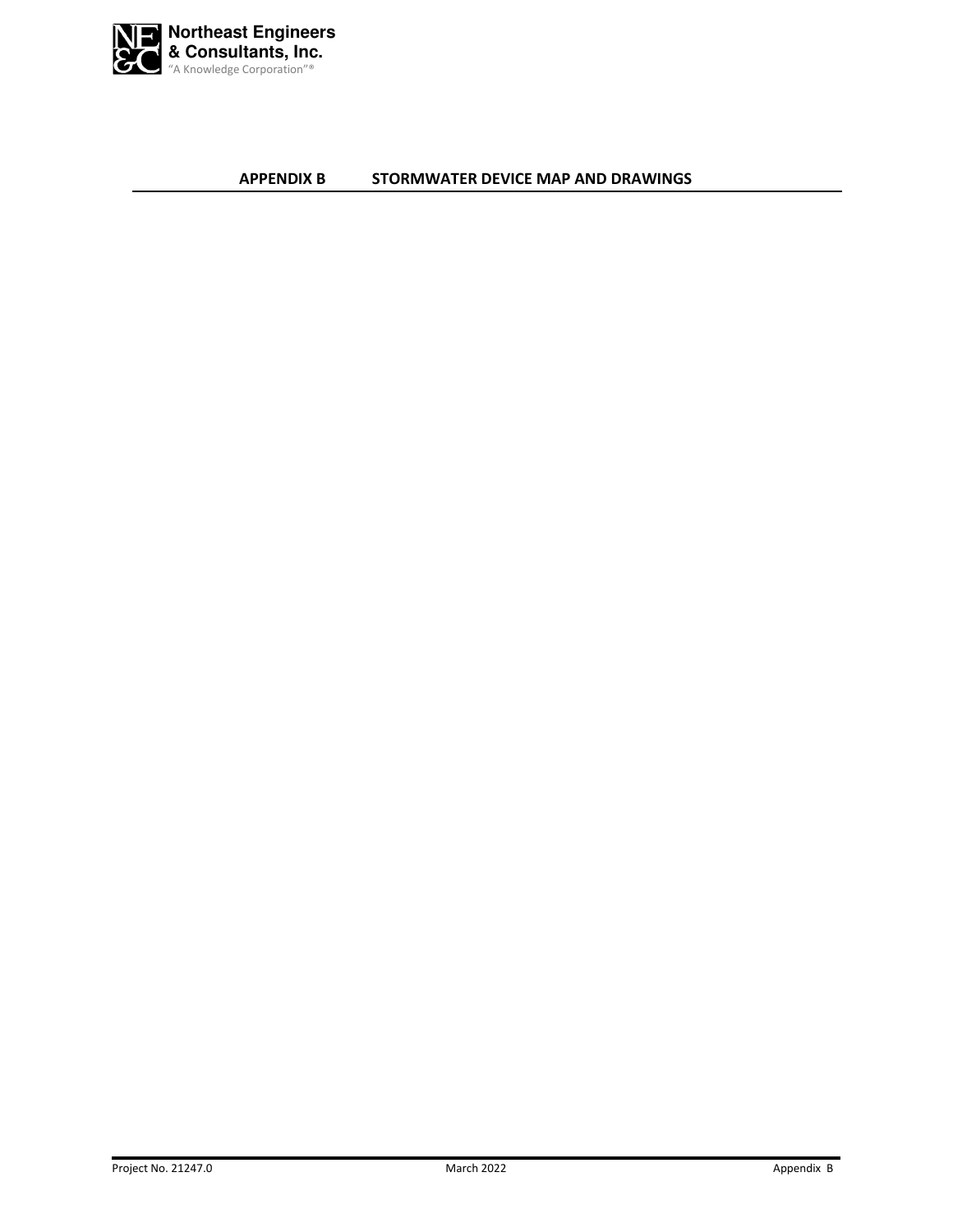